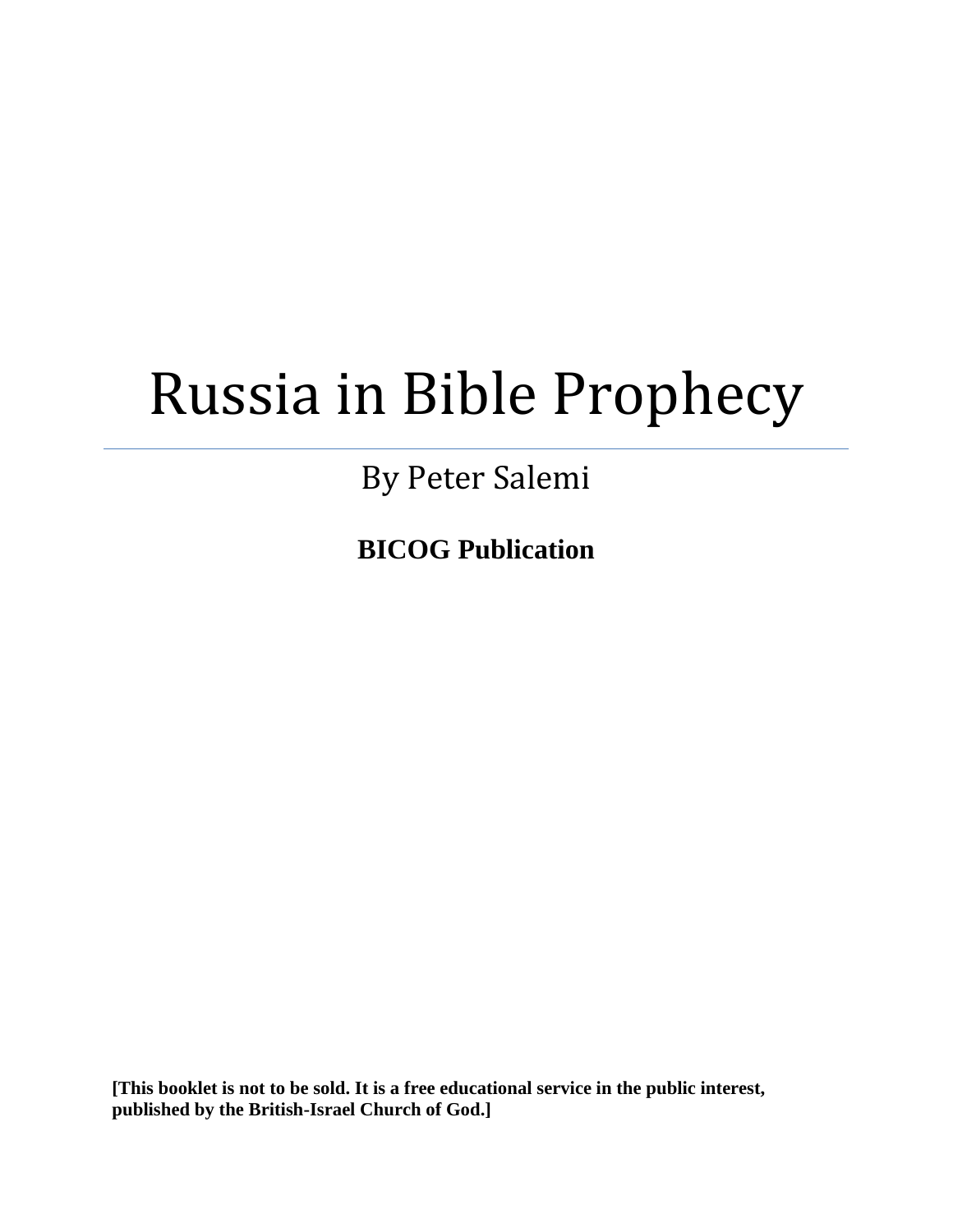*Where is Russia identified in the Bible? Many people believe that Russia is Gog of Ezekiel 38. Is this true? Can Russia be traced back to the book of Beginnings, the book of Genesis? Absolutely! And, I believe that the identity of Russia has been one of the best kept secrets next to the identity of the Lost Ten Tribes of Israel that has ever been uncovered!*

#### **Origins of the Russian People**

Let's start with who the Russians are not! As mentioned above, many people believe that Russia is Gog of Ezekiel 38. Many evangelicals interpret the second verse of Ezekiel 38 as "the prince of Rosh," meaning prince of Russia. The New American Standard Version translates it this way and others as well. Yet in our King James Translation it says, "Chief Prince OF Meshech and Tubal." The King James says he is "chief prince" of *Meshech and Tubal, not prince of ROSH!*  Which one is correct?

Proponents of the "Prince of Rosh Theory" claim that an eminent Hebrew scholar C. F. Keil Wilhelm Gesenius translates it this way. *But this is not from a linguistic point of view, but from a purely historical point of view.* "The appeal to Gesenius is impressive, but it must be remembered that Gesenius was a *great lexicographer and grammarian, not an authority on ancient history*. His statement was but a *guess*…" *(The Nations of Ezekiel 38 - 39, by Fred G. Zaspel, emphasis added).*

The word *rosh* in Ezekiel can be translated as *either a proper noun or an adjective*. Many translations take *rosh* as an adjective and translate it as the word "chief." Bible versions with this rendering include the KJV, NIV, TNIV, NRSV, HCSB, ESV, NET, NAB, NJB, CJB & JPS. While the paraphrases (CEV,GNB, NLT, NLV, GWN, NIRV, MSG & NCV) generally read something along the lines of: " *...Gog, the prince who rules the nations of Meshech and Tubal*."

Bible Translations that render it "prince of Rosh" are NKJV, NASB, AMP & WEB. They all translate *rosh* as a proper name indicating a geographical location. The latter translations that claim "prince of Rosh" *all base it on Gesenius and his historical point of view!*

Which one is correct? The Septuagint version of the "prince of Rosh"? Or the Masoretic Hebrew Text of "chief prince of Meshech and Tubal"? Even Sir Lancelot Brenton's Protestant Septuagint scholar in his footnote reads: *"Or: chief prince; Or: Gog and the prince of Ros" (p.1030)."* So there are two possibilities for this difference between the LXX and the Masoretic Hebrew text:

- 1) The Masoretic scribes accidentally missed a name in their editing process, the LXX reading is the correct one.
- 2) The LXX reading is a scribal error, the LXX scribes mistakenly *transliterated,* [transcribe (a word, etc., in one alphabet) into corresponding letters of another alphabet] *instead of translated* the Hebrew word *rosh.*

Let's examine the evidence. In Vines Expository Dictionary of Biblical Words describes how *Rosh* is used in the Bible. Under "Head" it says, "(Strong's# 7218), 'head; top; first; sum.'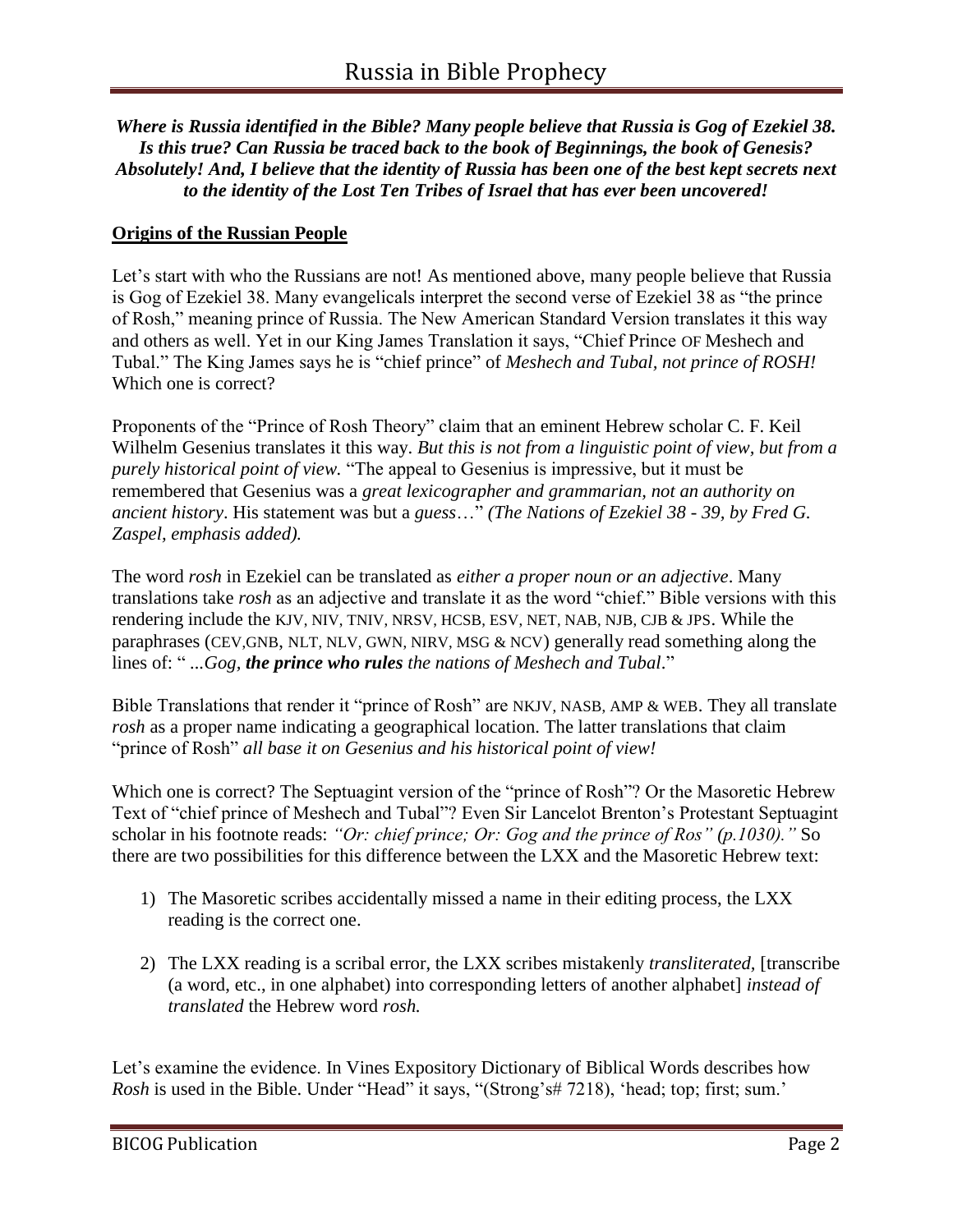Cognates of *ros* appear in Ugaritic, *Akkadian*, Phoenician, biblical Aramaic, Arabic, and Ethiopic. *Ros* and its alternate form *res appear about 596 times in biblical Hebrew.*

"This word often represents a 'head,' a bodily part (Gen. 40:20). *Ros* is also used of a decapitated 'head' (2 Sam. 4:8), an animal 'head' (Gen. 3:15), and a statue 'head' (Dan. 2:32). In Dan. 7:9, where God is pictured in human for his 'head'- is crowned with hair like pure Wool (i.e., white). "Ros sometimes means 'leader' whether appointed, elected or self appointed. The word can be used of the tribal fathers, who are the leaders of a group of people..." (pp.105-107). It is quite lengthy but *not* once does Vines use *Ros* to describe a nation known as Rosh. Rather it emphasizes a person, *being the "head" or "chief" of his clan or nation.*

Many like Thomas Ice in his paper Ezekiel 38 and 39, feel that in the time of Ezekiel there were a people known as the "Rashu." These people were dwelling north of Ezekiel, and was known to him, therefore they come to the conclusion that Ezekiel meant "prince of Rosh" and not the "chief prince of Meshech and Tubal" Is this correct?

If Ezekiel called these peoples "Rosh" which means "leader" or "head" then there should be some indication that the name "Rashu" should mean the same thing, and the "Rashu" should acknowledge this as being so. Yet the evidence lacks. The "land of Rashu" was the land of the "Kingdom of Mitanni." This kingdom dwelt just west of Assyria, in the area of Syria, (see Encyclopedia Britannica under "Mitanni."). The reason they called this land "Rashu" is for the simple reason that the Mitanni were an "Aryan ruling class" (see Encyclopedia Britannica under "Hurrian Language"), and "The Mitanni were of the Aryan branch of the Indo-Europeans with their fair skin and *often-times blonde hair*" *(Bashan 1959:29 & Kalyanraman 1969:1:79 emphasis mine)*. This is the meaning of "Rashu," the land of the "blondes." *(Orr 1939, art. 'Rosh')*. The word "Rus" for Russia also means "blonde" *(Poliakov 1974:113)*. According to Lubachko, the name of Belaia Rus or Belarus derives from the fact that they are a people with light-colored hair *(Lubachko 1972:1)*. In fact "A Slavic word *rusy* (refers only to hair color from dark ash-blond to light-brown)" *(Wikipedia under "Rus' people.")*. So the meaning of the word "Rashu" has nothing to do with meaning of the word "Rosh" meaning "chief" or "head." *The Russians are in fact from the Mitanni/Hurrian peoples which no "prince of Rosh" proponent will admit!*

#### **What Historians say?**

Many historians recognize the fact that the Rus, are not Gog of Ezekiel 38. "Edwin M. Yamauchi, noted Christian historian and archeologist, writes that *rosh* [Hebrew word not the Indo-Aryan word Rashu] can have nothing to do with modern 'Russia,' and 'all informed references and studies acknowledge that the association with Moscow and Tobolsk is untenable." *(Last Days Madness Obsession of the Modern Church, Atlanta, GA: American Vision, 1996, p. 363).*

Unger admits, "Linguistic evidence for the equation [of Rosh with Russia] is confessedly only presumptive."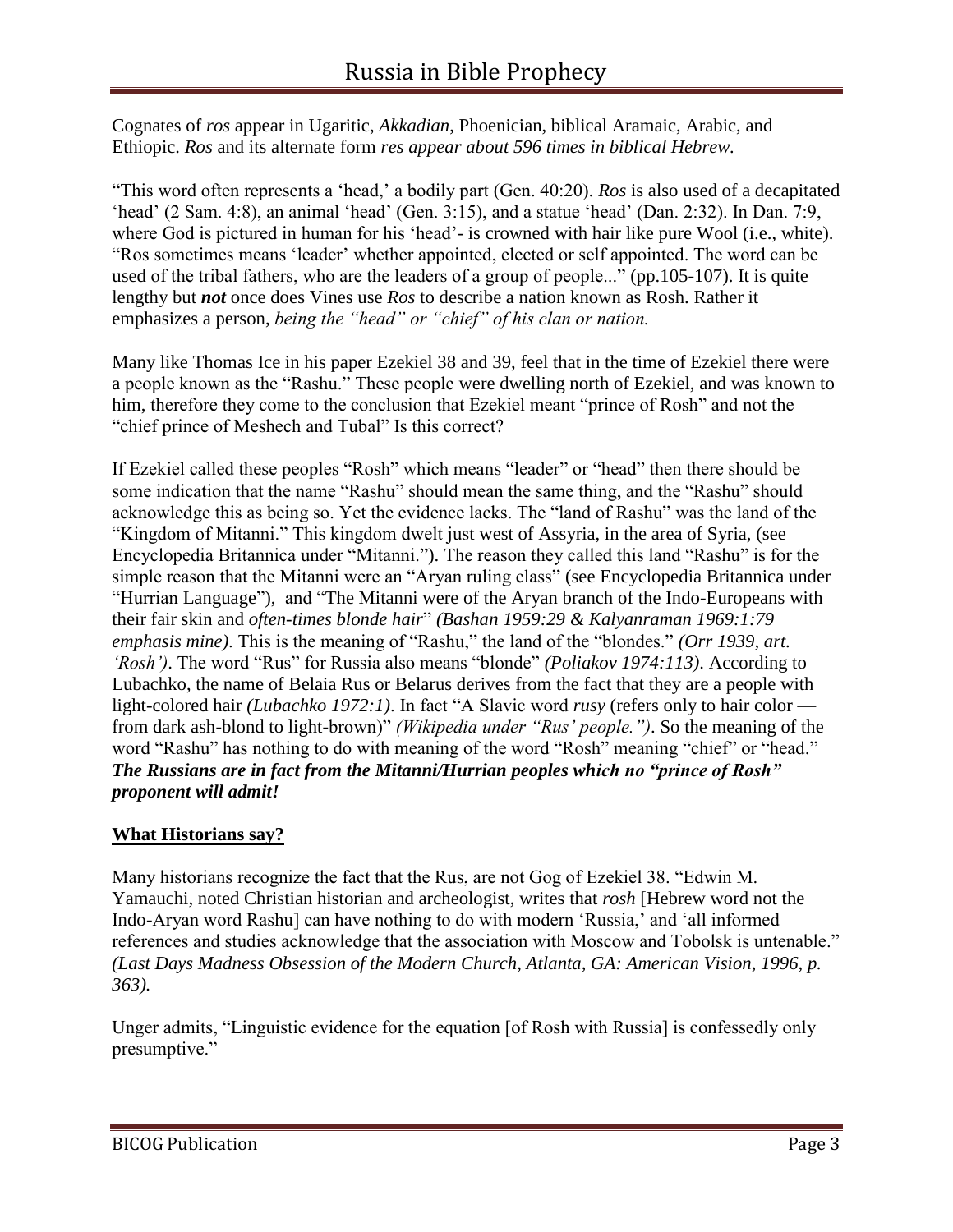#### **Meshech and Tubal?**

Through the scriptures you nearly always see Meshech and Tubal together. In the book of Ezekiel of course, but also other places in the Bible as well, see Genesis 10:2; 1 Chronicles 1:5; Ezekiel 27:13; 32:26. The International Standard Bible Encyclopedia says under "Tubal," "As the text stands, Tubal and Meshech are *always coupled,* except in Isa\_66:19 (Masoretic Text) and Psa\_120:5. In the former passage Tubal is yoked with Javan..." *(Emphasis added)*. The Smith Bible Dictionary under "Tubal" says the same, "Tubal is *reckoned with Javan and Meshech,* among the sons of Japheth. Gen 10:2; 1Ch 1:5. The *three are again* associated in the enumeration of the sources, of the wealth of Tyre, Eze 27:13; Tubal and Javan, Isa 68:19; Meshech and Tubal, Eze 32:26; Eze 38:2-3; Eze 39:1;" *(emphasis added)*. Only in Isaiah 66:19 Tubal is mentioned and not Meshech. Though many other nations are implied in Isaiah, "the isles a far off," so Meshech can be bunched in with them, although not mentioned, its automatically implied since Meshech and Tubal are always together.

If Meshech and Tubal are supposed to be the modern cities of Moscow and Tobolsk, where is Rosh? Why isn't Rosh with them? You would think that if these tribes stayed together and Rosh meant Russia, that Rosh would be mentioned with them? But there is no mention of Rosh!

#### **Is Tiras Russia?**

In the table of nations in Genesis 10:2, Magog is mentioned, as well as Meshech, Tubal, and Tiras. Three are listed in Ezekiel 38. Gog is not mentioned, (explained later). Neither is Rosh. Yet Thomas Ice and Others try to prove that Tiras is Russia. Is this true?

First of all, Thomas Ice says "...there is considerable historical evidence that a place known as Rosh was very familiar in the ancient world. While the word appears in a multitude of various languages, which have a variety of forms and spellings, it is clear that the same people are in view" *(ibid)*. Of course he is speaking of the "Rashu" people who we have proved above are not "Rosh" from Ezekiel but a different people. *The Bible clearly says that Gog is the "chief prince" of Meshech and Tubal, not a ruler of Rosh!*

The same author writes that, "It is very likely that the name Rosh is actually derived from the name Tiras in Genesis 10:2 in the Table of Nations. Billington notes the *Akkadian tendency to drop or to change an initial 't' sound in a name especially if the initial 't' was followed by an 'r' sound. If you drop the initial 'T' from Tiras you are left with 'ras'" (ibid, emphasis added)*. Based on this "Tiras" theory he says, "This means Jerome's claim that Rosh did not appear in the Bible or in Josephus is erroneous. Since Tiras and his descendants apparently are the same as the later Rosh people, then Rosh does appear in both the Table of Nations and Josephus [as Tiras]" (ibid, my addition for clarity).

The theory that Tiras is Russia is new to me. This is a prime example of people willing to do anything to make their pet theories work. Ice quotes Billington who says in the Akkadian language the "T" is dropped and you are left with "ras" therefore "Russia" That is quite a stretch. Problem with that theory however is, the tablet in which the tables of nations is written on was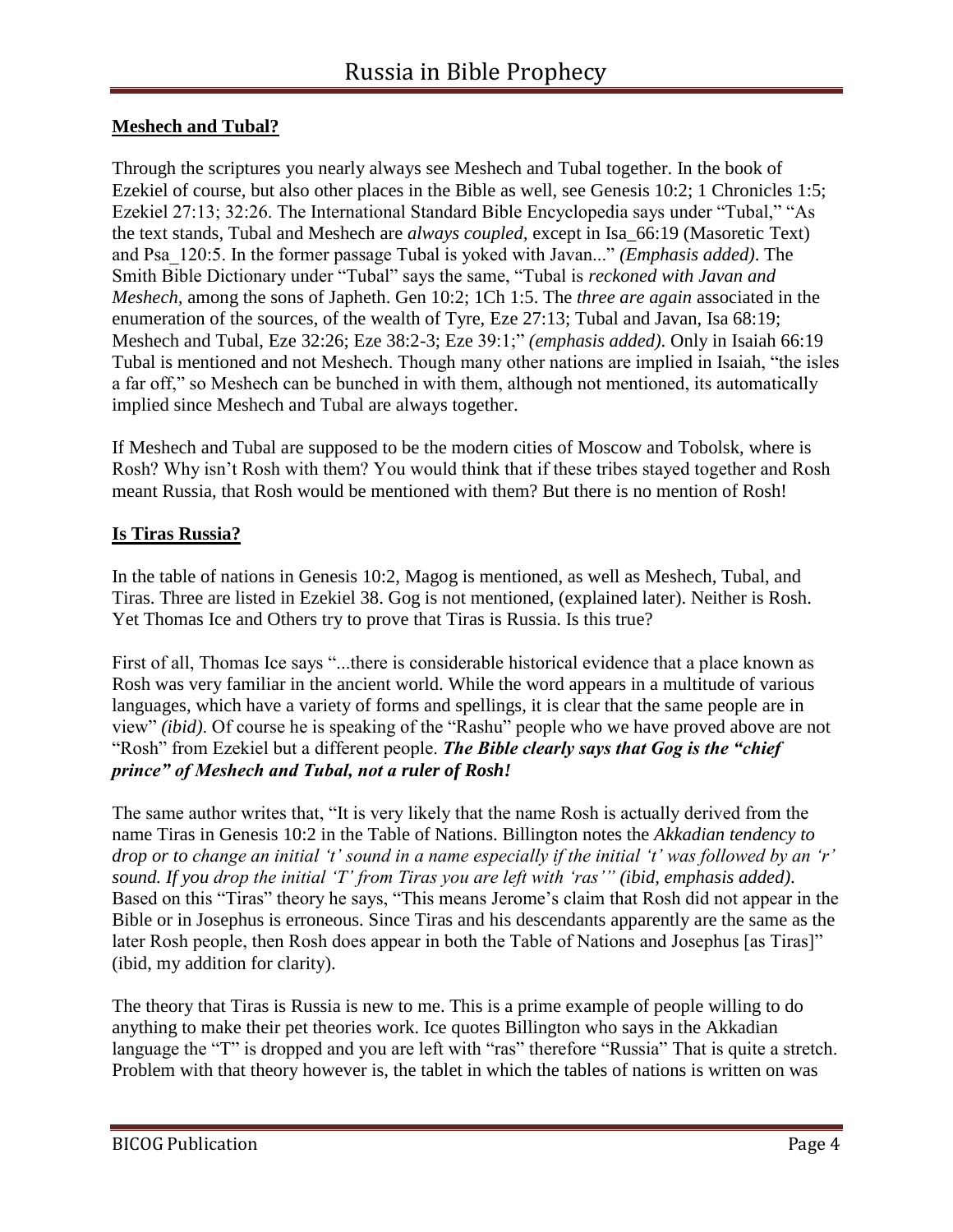most likely written in Sumerian not Akkadian. *(For a full explanation of this please refer to our booklet "Who wrote the book of Genesis" for further study).*

David Rohl, an Egyptologist and author of many books on ancient peoples writes, "Scholars acknowledge that by Abraham's time Sumerian had fallen out of use as a spoken language. The *lingua franca* of his day was East Semitic (Akkadian). *If the earliest generations of Abraham's ancestral line had spoken Sumerian, then we could not know it from the language of Abraham's distant descendants (West Semitic Hebrew)...Abraham and his descendants no longer spoke their ancestral tongue - the language of Noah and Adam*.

"...*it is dangerous to insist that the earliest traditions of Genesis lie down the Semitic linguistic ancestral line.* Indeed, if the Sumerian literary traditions are anything to go by, *there are clear indications to the contrary*" (Legend: The Genesis of Civilization, by David Rohl, pp.134-135, emphasis added). The lingua franca by 2000 B.C. was Akkadian, before this was Sumerian, the language of Noah and Adam.

When Moses translated the tablet of Noah when he was compiling the book of Genesis, he would have translated it from Sumerian to "Archaic Hebrew." Since Tiras "seems to have disappeared from the Near East soon after the Flood" (Origins of Nations, Vol. 1 Issue.4, White), this seems to be the reason why no tribal names are given for Tiras. The encyclopedia of Creation Science under "Tiras" asks the question, "...why is there but, *one brief reference to Tiras in the Bible and that is in the Table of Nations?* He then disappears from Scripture, unlike the other nations, *which persist in the Near East for some time*. Is it because he disappeared so far from the Near East that he had no consequence on the course of events in the Old World? If this is the case, then we should look for a people *far removed from the Old World*." Since they left the Middle East soon after the flood, *did the Akkadian language even have a chance to develop for the name Tiras or "ras"?* In addition to this, "Tiras" (see Browns Driver Briggs Hebrew Definitions), means "desire." The "Rashu" means "blondes," and Rosh means "Chief, leader, Head," in Hebrew and *Akkadian* as confirmed by Vines quoted above. Where is the connection?

| <i>Smith's Classical Dictionary tells us that the family of Tiras</i><br>subdivided into various tribes. They are listed as follows: | These are the tribal names of the Russians (Eastern<br><b>Slavic Peoples:</b> |
|--------------------------------------------------------------------------------------------------------------------------------------|-------------------------------------------------------------------------------|
| <b>Dyras</b>                                                                                                                         | •Dregovichs                                                                   |
| • Amazons                                                                                                                            | •Drevlians                                                                    |
| $\cdot$ Teres                                                                                                                        | •Ilmen Slavs                                                                  |
| • Maias                                                                                                                              | <b>•Krivichs</b>                                                              |
| • Milyaes                                                                                                                            | •Polans                                                                       |
| $\cdot$ Carians                                                                                                                      | •Radimichs                                                                    |
| • Maori                                                                                                                              | • Vyatichs                                                                    |
| • Gasgars                                                                                                                            | •Severyans                                                                    |
| • Calybes (Caribes)                                                                                                                  | •Tivertsy                                                                     |
| • Thyni                                                                                                                              | •Ulichs                                                                       |
| • Tauri (Names are gotten from different sources                                                                                     | •Volhynians                                                                   |
| outside the Bible).                                                                                                                  | •Dulebs                                                                       |
|                                                                                                                                      | $\cdot$ Buzhans                                                               |
|                                                                                                                                      | · Polochans (Wikipedia article "Early East Slavs).                            |

The tribal names as well where are the connections? There are no similarities in the tribal names, as well as no mention of GOG OR MAGOG! Notice the chart below: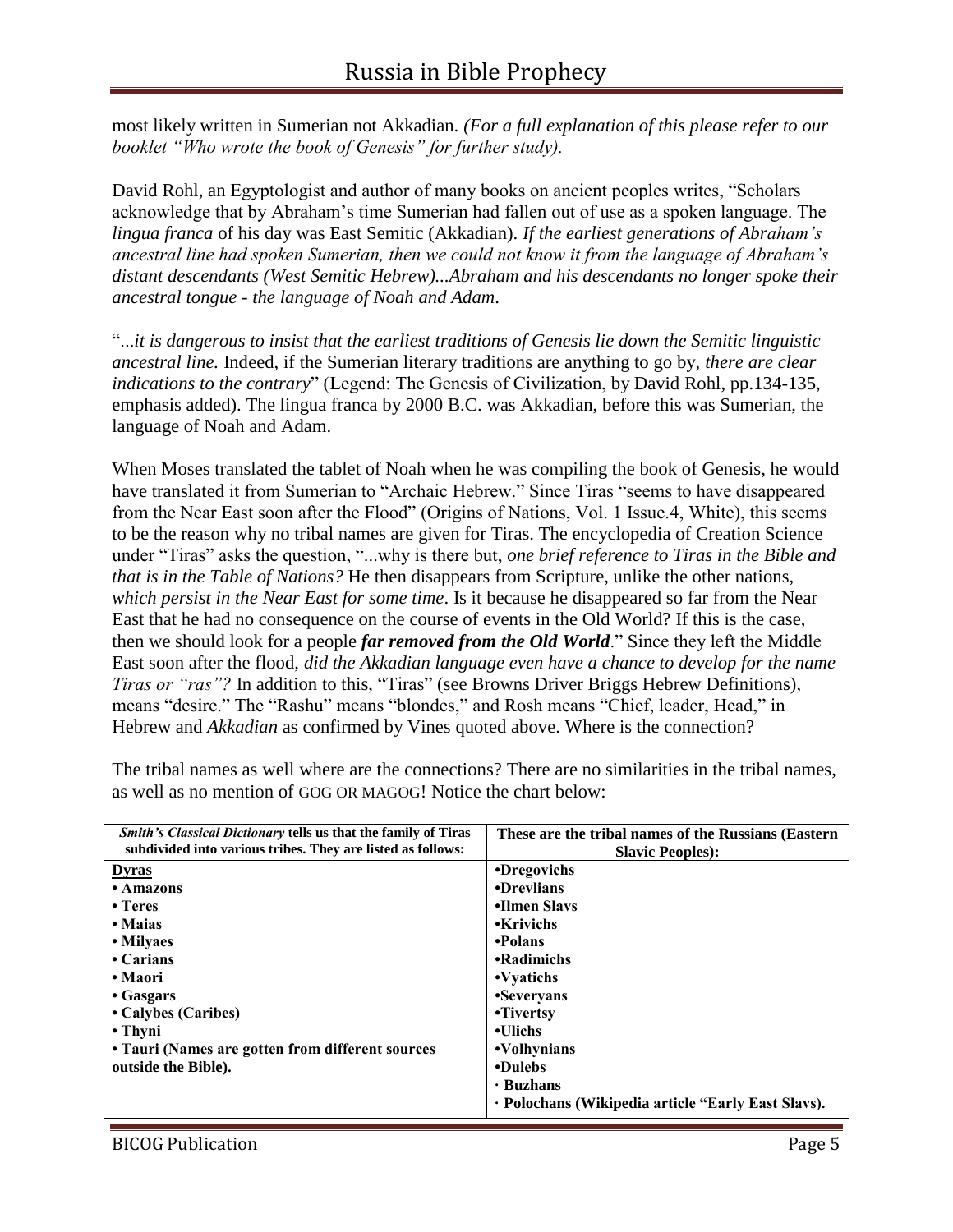With the evidence I agree with Jerome and others that say there is no evidence of a nation named "Rosh" either in the Old Testament, or Josephus. In fact Josephus identifies Tiras, not as Rosh or Russia but with the Thracians of Greece. "Tiras also called those whom he ruled over Thirasians; but the Greeks changed the name into Thracians."(Josephus *Antiquities* 1:6:1). The Thracians were a people that were not white but red skinned, an early writer, Julius Firmicus, wrote: *"*In Ethiopia all are born black; in Germany, white; and in Thrace, red *(*quoted in Hoeh 1969 vol 2:86). Are the Russians red skinned? No! The Thracians migrated to the Americas and became the American Indians of Today. Read a very well documented article on Tiras in the Creation Wiki website for further details (http://creationwiki.org/Tiras#cite\_note-25).

Based on the evidence we agree with the second point that the LXX reading is a scribal error, the LXX scribes mistakenly *transliterated,* [transcribed (a word, etc., in one alphabet) into corresponding letters of another alphabet] *instead of translated* the Hebrew word *rosh, which is "chief" not a name of a nation called Rosh. The evidence shows that Rosh is NOT Russia, but Gog is the "Chief Prince of Meshech and Tubal." If you want to know who is Gog in this end time Read our booklet China in Prophecy for further details!*

History shows that the "present day Russians Ukrainians; and Belarusians-[are] the ancestors of the eastern Slavs" (The Making of Modern Russia, Lionel Kochan, John Keep, p.2). There was one original group called the "Slavs," but then they all split into three groups, "by AD 800, three main geographical and linguistic divisions had arisen; the *East Slavs inhabiting a large part of European Russia,* the South Slavs who settled in the Balkan Peninsula, and the West Slavs who settled in what is now Poland, Czechoslovakia and East Germany" *(History Of Poland Mieczyslaw Kasprzyk Chapter one, emphasis added).* Where did these Eastern Slavic people come from?

#### **Tracing their Steps**

It's interesting to see that the Eastern Slavic peoples can be traced back to the Middle East, through which these people began, and then migrated through the Black and the Caspian Seas into the regions that they dwell in now.

Keep writes: "The most dynamic eastern Slav groups were those living in the area of the middle Dnieper on the border between forest and steppe [southern Russia]" (The Making of Modern Russia, p.2). These are the ones who created the "Kiev Rus" empire in the 9th century A.D. after the fall of "Kiev Rus" these same Eastern Slavs chose "...Moscow...as nucleus of the future Russia" (ibid, p.11). The Kiev Rus Empire was a time of great expansion for the Russian people, and its Christianization.

"The region of Kiev dominated the state of Kievan Rus' for the next two centuries. The grand prince (kniaz') of Kiev controlled the lands around the city, and his theoretically subordinate relatives ruled in other cities and paid him tribute. The zenith of the state's power came during the reigns of Prince Vladimir (r. 980-1015) and Prince Yaroslav (the Wise; r. 1019-1054). Both rulers continued the steady expansion of Kievan Rus' that had begun under Oleg. To enhance their power, Vladimir married the sister of the Byzantine emperor Basil II...Vladimir's greatest achievement was the Christianization of Kievan Rus', a process that began in 988. He built the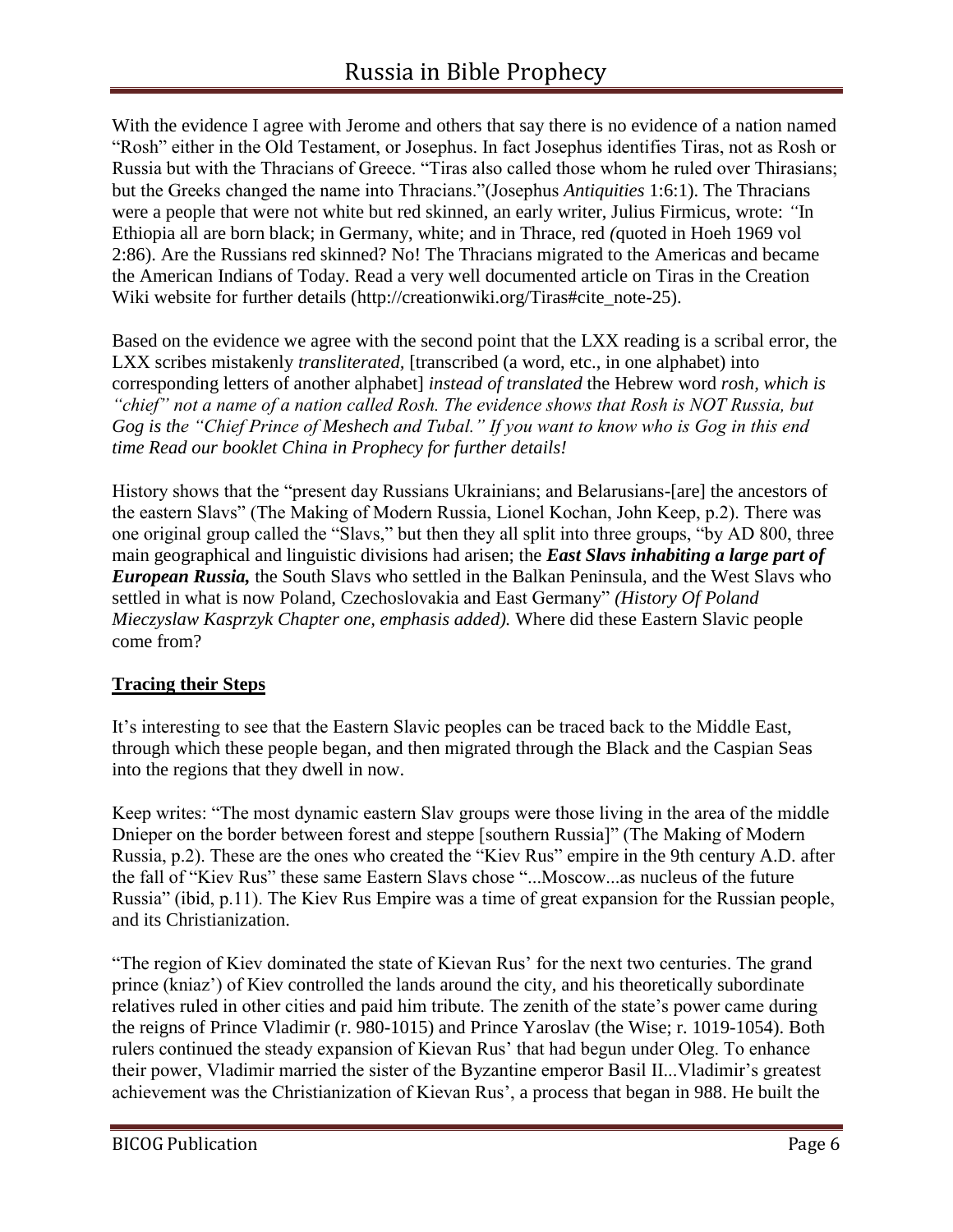first great edifice of Kievan Rus' , the Desyatinnaya Church in Kiev. Yaroslav promulgated *the first East Slavic law code, Russkaya Pravda (Justice of Rus' )*; built Saint Sophia Cathedral in Kiev and Saint Sophia Cathedral in Novgorod; patronized local clergy and monasticism; and is said to have founded a school system. Yaroslav's sons developed the great Kiev Pechersk Lavra (monastery), which functioned in Kievan Rus' as an ecclesiastical academy.

"The annals of Rus state that when Vladimir had decided to accept a new faith instead of the *tradition idol-worship (paganism) of the Slavs..." (Article "*The Golden Age of Kiev" Wikipedia, emphasis added).

The primary source for the history of these Kiev Rus people is from what scholars call the "Primary Chronicle," "...which is often translated in English as Tale of Bygone Years), is a history of the early East Slavic state, Kievan Rus, from around 850 to 1110 originally compiled in Kiev about 1113...the Tale of Bygone Years is unique as the *only written testimony on the earliest history of East Slavic peoples.* Its comprehensive account of the history of Kievan Rus is unmatched in other sources. It is also valuable as a prime example of the Old East Slavic literature" (ibid, article "Primary Chronicle, emphasis added). To this we find the earlier origins of the "Kiev Rus."

The Kiev Rus believed according to their historical chronicles that they descended from the "KHORIV.**"** Edwin M. Yamauchi comes to an amazing conclusion, "Mitanni**/KHURRI** became the East Slavic (Russian)... **Kievans** (who traced their ancestry to **KHORIV** per the ("Russian Primary Chronicle"). *(Edwin M. Yamauchi, 1982: 23; History Research Projects, "Nations of Central Asia and the Middle East", copyright 1994, 2001; Suppiluliuma: Sattiwara Treaty, "PD" no. I, 22-5, rev. 14-21, trans.Liverani (1990: 82))*. KHURRI, KHORIV, are the Kievans of Russia!

The reason why they are called "**RUS"**-As mentioned earlier in the booklet, the "land of Rashu" the land of the "blondes." It was the land of the "Kingdom of Mitanni." This kingdom dwelt just west of Assyria, in the area of Syria. The Mitanni Empire was one of the greatest ancient empires and is mentioned in the Bible by their tribal names in the book of Genesis!



#### *Kiev Slavic Warriors.*

BICOG Publication **Page 7** and Page 7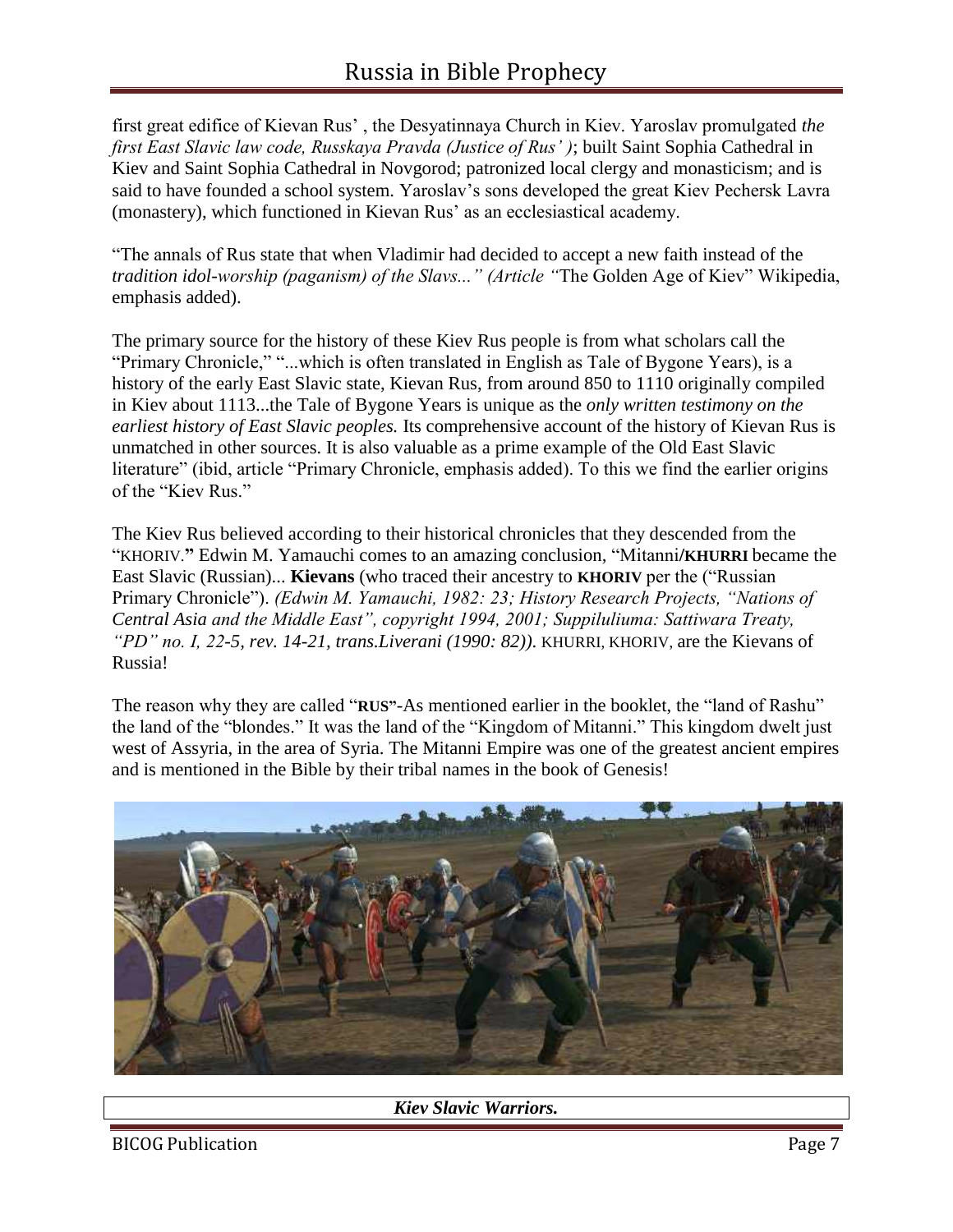

**Map of the Kiev Rus**-*The Kiev Rus migrated from the Middle East into Southern Russia, and eventually into Russia itself. Known as the Mitanni/ KHURRI, these peoples, as Pliny wrote of the Matiani, were moving into southern Russia over the Caucasus (Pliny Bk vi .sec18).*

#### **The Mitanni Empire**

The Mitanni Empire controlled the territory of Syria, Palestine, and Mesopotamia between 1530- 1330 B.C. It was a "Major kingdom between 1500 and 1300 B.C." (Holman's Bible Dictionary, under Mitanni). One of the major tribes of the Mitanni was the "Hurrians," in fact, "In around 1600 BC an Indo-Aryan Iranian people called the Mitanni established themselves amidst the Hurrians as a warrior class. *The two peoples quickly merged together and came to dominate their neighbors*...The later Hurrian Empire of Mittani became *a world power a little before 1500 BC, but survived for less than three hundred years*." (Article "Hurrian Empire of Mitanni," Kessler Associates, emphasis added). Their homeland was "Centered on eastern Asia-Minor & northern Mesopotamia" (ibid). This empire occupied "northern Mesopotamia and Asia Minor traversed Syria and had several Jordanian settlements. *Palestine is 'Hurru' in New Kingdom documents of Egypt"* (A.H. Gardiner, "Ancient Egyptian Onomastica", 1947, 3 vols., I, pages181-187). A Hittite fragment, probably from the time of Mursili I, mentions a "King of the Hurri", or "Hurrians." Can we find the Biblical origins of these peoples to whom the Russian peoples descend? Yes we can!

As noted by *Edwin M. Yamauchi,* the words Kievans, Khoriv, Khurri, come from the Hurri, or Hurrians. These tribal names we find in the bible from the family of Midian, one of the sons of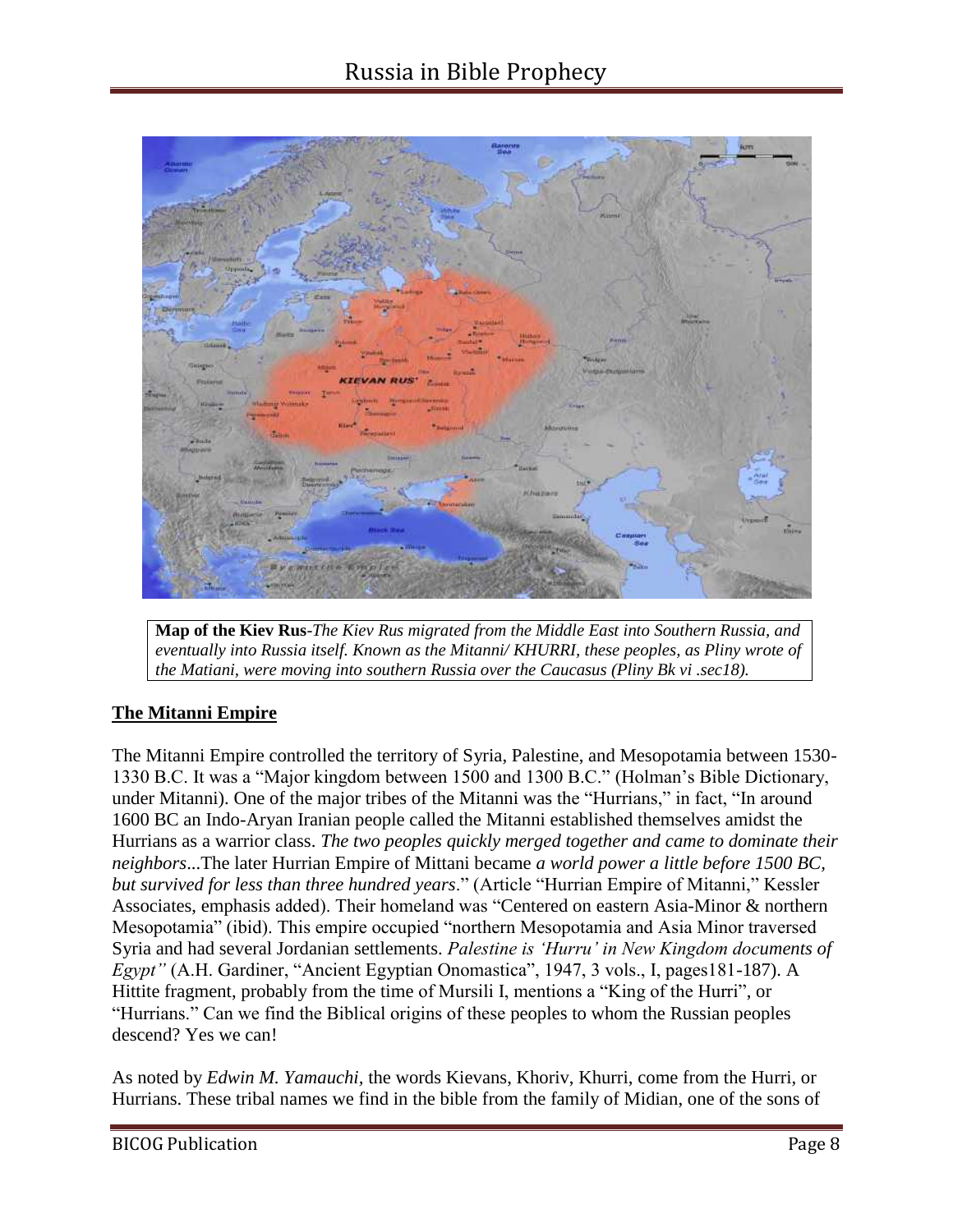Abraham and Keturah, "Then again Abraham took a wife, and her name was Keturah. "And she bare him Zimran, and Jokshan, and Medan, and *Midian*, and Ishbak, and Shuah. "And Jokshan begat Sheba, and Dedan. And the sons of Dedan were Asshurim, and Letushim, and Leummim.

"*And the sons of Midian; Ephah, and Epher, and Hanoch, and Abidah, and Eldaah. All these were the children of Keturah*." (Gen 25:1-4).

Joshua 13:21 and Numbers 31:8 shows the kings of Midian that were slain, "...kings of Midian... namely, Evi, and Rekem, and Zur, and *Hur*, and Reba, five kings of Midian:" One of the Kings names was "Hur," the tribal name of the Hurrians*! These people dwelt, the Bible shows, in the same area history shows the Hurrians dwelt as we shall see*.

What of the name "Mitanni"? Dr. Crowley in his book "The Hittites," says in his footnote, "In Gen. 37 the Midianites who bought Joseph are called so...*Is it possible that in one of the original sources they were so named and that they are Mitanni? The name would be altered to the more familiar*... but preserved here by an oversight of the Masoretes" (p.9, emphasis added). The Book of Tobit (1:14) says, "His descendants, the *Midianites*, settled in the *territory of the Mitanni (hence the name)* east of the Jordan River (Tobit 1:14) and also much of the area east of the Dead Sea...," (Wikipedia under "Midianites," emphasis added). All the tribes of Midian with their main tribe of the Hurrians were all one, merged into one empire called the "Mitanni Empire" also called the "kingdom of the Hurri," the leader tribe. Interesting, "...to note is that the *first King of Mitanni is born from Kitra. Kitra sounds close to Kutra, the wife of Abraham who was the mother of Median and Midian" (Goran Nowicki, April 5, 2004, KurdistanObserver.com, article "On Kurdistan and Israel Alliance," emphasis added).*

#### **Ishmael and Midian**

The Mitanni Empire was named and was comprised of the Midianites. But, there was also another group of the sons of Abraham that formed the Mitanni Empire as well, Ishmael, the son of Abraham.

We find very early in the time of the book of Genesis, the Midianites, and the Ishmaelites that formed a tribal league and became one people. In the days of Joseph, when he got sold into slavery in Egypt, "And it came to pass, when Joseph was come unto his brethren, that they stripped Joseph out of his coat, his coat of many colours that was on him;

"And they took him, and cast him into a pit: and the pit was empty, there was no water in it. "And they sat down to eat bread: and they lifted up their eyes and looked, and, behold, a company of Ishmeelites came from Gilead with their camels bearing spicery and balm and myrrh, going to carry it down to Egypt.

"And Judah said unto his brethren, What profit is it if we slay our brother, and conceal his blood? "*Come, and let us sell him to the Ishmeelites,* and let not our hand be upon him; for he is our brother and our flesh. And his brethren were content.

"Then there passed by *Midianites merchantmen;* and they drew and lifted up Joseph out of the pit, and sold Joseph *to the Ishmeelites for twenty pieces of silver:* and they brought Joseph into Egypt" (Gen 37:23-28). Midian and Ishmael are used interchangeably. Although spelled Ishmeel.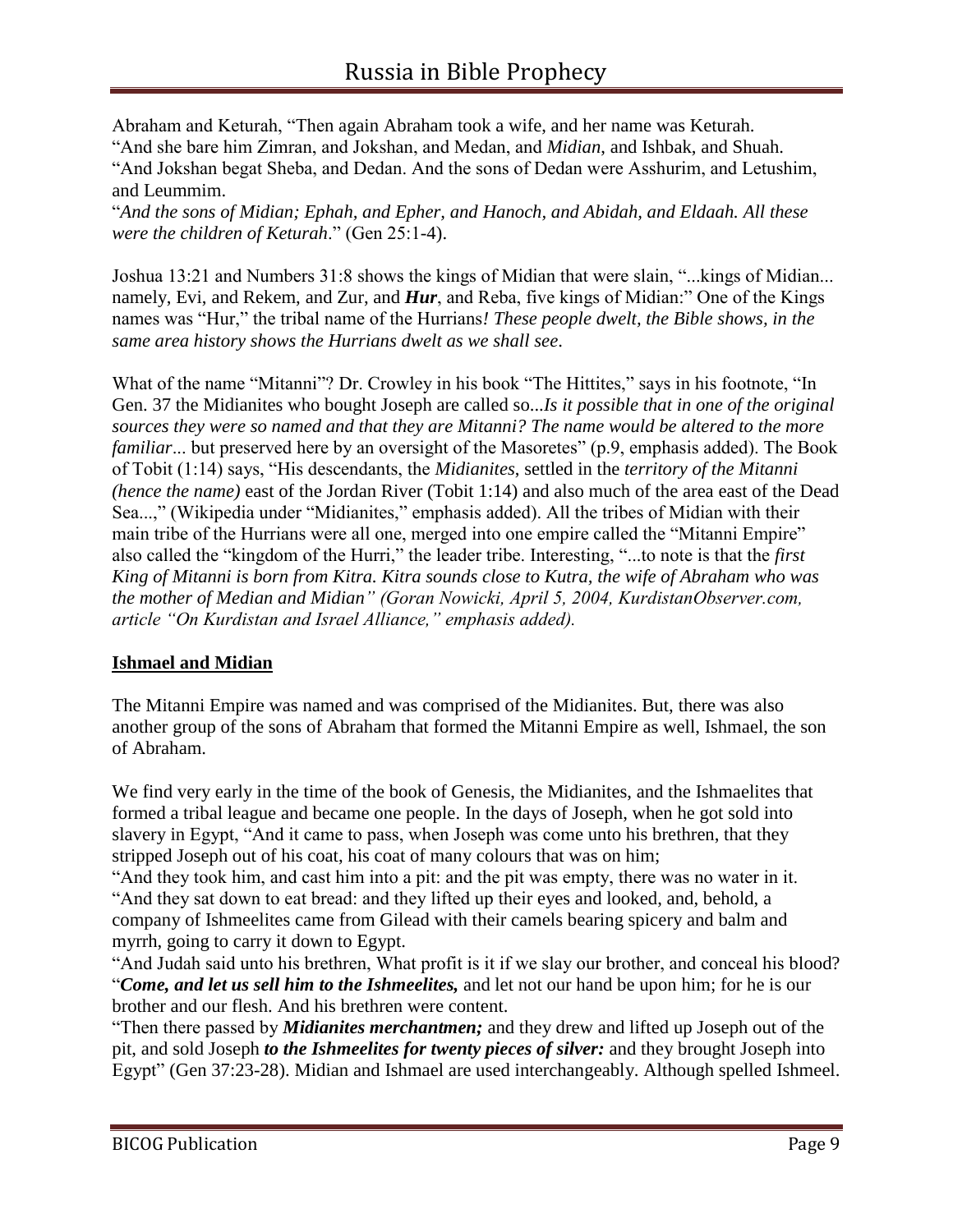Strong's and other newer versions of the Bible have "Ishmael" son of Abraham, *(see Strong's # 3459; International Standard Bible Encyclopedia).*

In the book of Judges the same thing is revealed. In the days of Gideon, when he fought for the freedom of Israel from the Midianites, "Then the men of Israel said unto Gideon, Rule thou over us, both thou, and thy son, and thy son's son also: for thou hast delivered us from the *hand of Midian.*

"And Gideon said unto them, I will not rule over you, neither shall my son rule over you: the LORD shall rule over you.

"And Gideon said unto them, I would desire a request of you, that ye would give me every man the earrings of his prey. *(For they had golden earrings, because they were Ishmaelites.)* "And they answered, We will willingly give them. And they spread a garment, and did cast therein every man the *earrings of his prey.*

"*And the weight of the golden earrings that he requested was a thousand and seven hundred shekels of gold; beside ornaments, and collars, and purple raiment that was on the kings of Midian, and beside the chains that were about their camels' necks.*

"And Gideon made an ephod thereof, and put it in his city, even in Ophrah: and all Israel went thither a whoring after it: which thing became a snare unto Gideon, and to his house.

"*Thus was Midian subdued before the children of Israel, so that they lifted up their heads no more*. And the country was in quietness forty years in the days of Gideon" (Judges 8:22-28). Notice, the bible when speaking of the jewelry, used Midian and Ishmael interchangeably! The Jameison Faucette and Brown Commentary notes, "*Ishmaelites* and *Midianites* being synonymous terms."

Gills Commentary writes, "Midianites and Ishmaelites are spoken of as the same, they being mixed and dwelling together, or very near each other."

The Ishmaelites with the Midianites "formed a tribal league" (cf Judges 8:22-24)" (JFB, p.52)

Holman's Bible Dictionary, p.961 says they became "interrelated" with Midian.

#### **The Bible Reveals their Homeland**

As noted earlier, the Mitanni Empire was situated "northern Mesopotamia and Asia Minor traversed Syria and had several Jordanian settlements. *Palestine is 'Hurru' in New Kingdom documents of Egypt*" (A.H. Gardiner, "Ancient Egyptian Onomastica", 1947, 3 vols., I, pages181-187).

In the Bible the Midian/Ishmaelites come from "Gilead" (Gen 37:25), which is "east of Jordon" (Strong's #1568). Ishmael "...settled from Havilah to Shur, which is opposite, of Egypt, in the direction of ASSYRIA..." (Gen 25:18 NRSV). That is northwestern Arabia, in the lands of Syria, Moab and Jordon, exactly were history shows the Mitanni Empire once was. Abraham sent his other children to the "east" (Gen 25:6) of Palestine. "Syria, Midian and Moab," and are "clearly DISTINGUISHED FROM THE DESCENDANTS OF JOKTAN WHO PEOPLED THE ARABIAN PENINSULA" (The Interpreters Dictionary of the Bible, under "Ishmaelites," p.749, emphasis mine).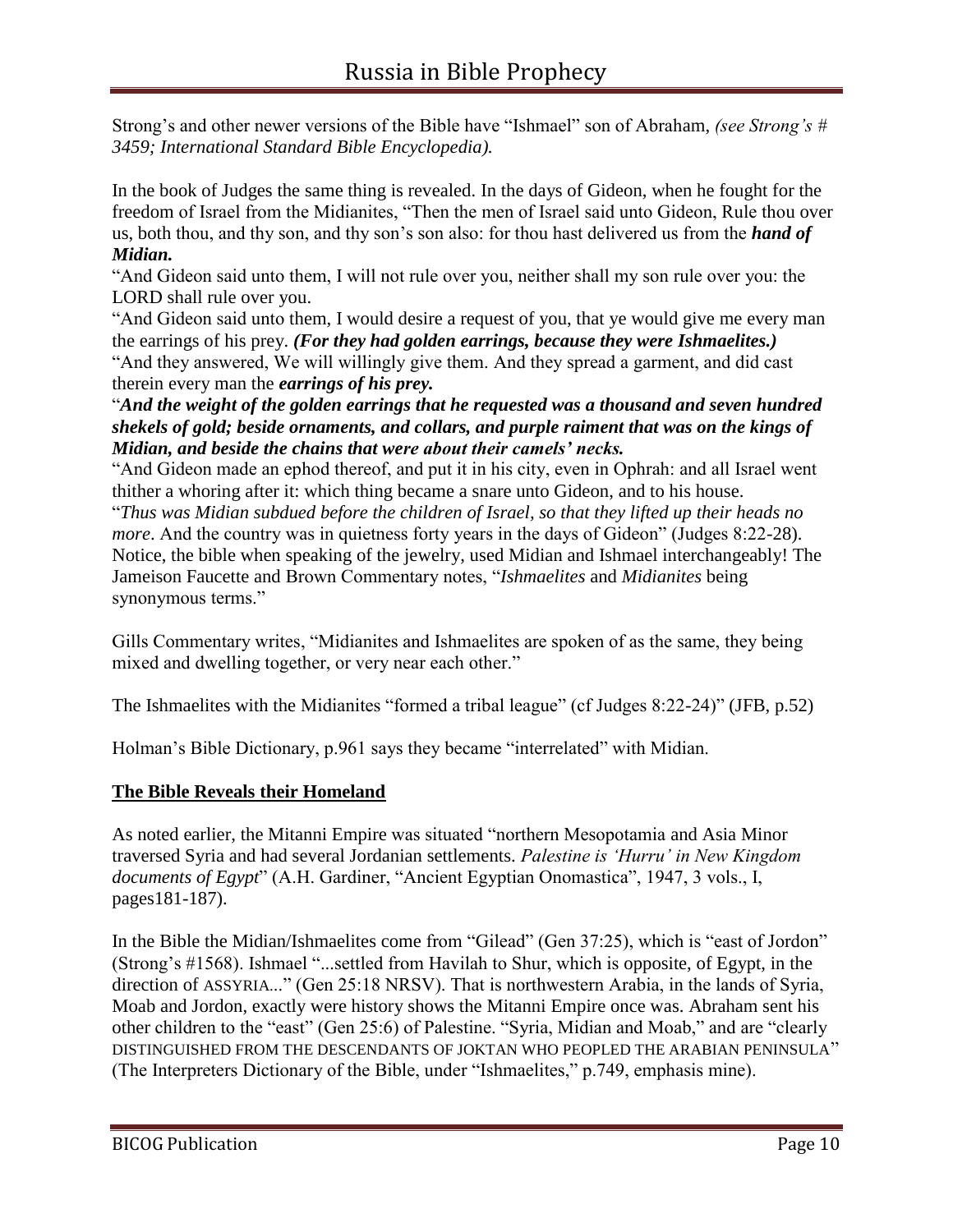### Russia in Bible Prophecy



*Map shows the Mitanni "in the direction of ASSYRIA" (Gen 25:18). The Bible is accurate when it's describing the nations of its day and the locations where they dwell.*

*The Interpreter's Dictionary of the Bible also shows that when the Assyrians and the Babylonians conquered the Middle East they found the people of Ishmael North of Arabia dwelling near Assyria see under articles "Ishmael and Kedar."*

In the book of Judges, what you are really reading in the days of Gideon was a war between the Israelites and the Mitanni Empire that occupied Israel at the time. But the Bible uses their biblical names, the names that the Israelites would have called them.

The Mitanni Empire then fell and became part of the Assyrian provinces. In Fact the peoples of Kedar firstborn of Ishmael are mentioned in, "The stele of Tiglath-Pileser III (737 B.C.) mentions Kedarites among the tribute-paying peoples. In 691-689 B.C. Sennacherib fought King Hazael of Kedar at Duma in Arabia. In 653 B.C. the Kedarites, under the leadership of Yutha son of Hazael launched marauding raids *across the borders of Transjordan and Syria, but were beaten back by the Moabite and Assyrian garrisons* stationed along the frontier from Lebanon to Edom. In 652-646 B.C. the Kedarites, together with the sons of Nebajoth (the firstborn son of Ishmael, Gen 25:13) and other nomadic tribes, exerted pressure on the western borders of the Assyrian empire. This forced the king of Assyria to conduct a campaign against an Arabian confederation in 645..." *(Illustrated Dictionary & Concordance of the Bible, edited by Geoffrey Wigoder "under Kedar" emphasis added).Notice the places where Ishmael dwelt according to the Assyrians. The same places the Bible and secular history reveal the place where the Mitanni dwelt!* How did they get into the area of Southern Russia?

In the days of Nebuchadnezzar, the King of Babylon was conquering all the territories of the Assyrians. One of those Territories was the former Mitanni Empire. There is a prophecy in Jeremiah that predicts the invasion of the Ishmaelites by the Babylonians. God told Jeremiah, speaking of Kedar a son of Ishmael (Gen 25:13) "Concerning Kedar, and concerning the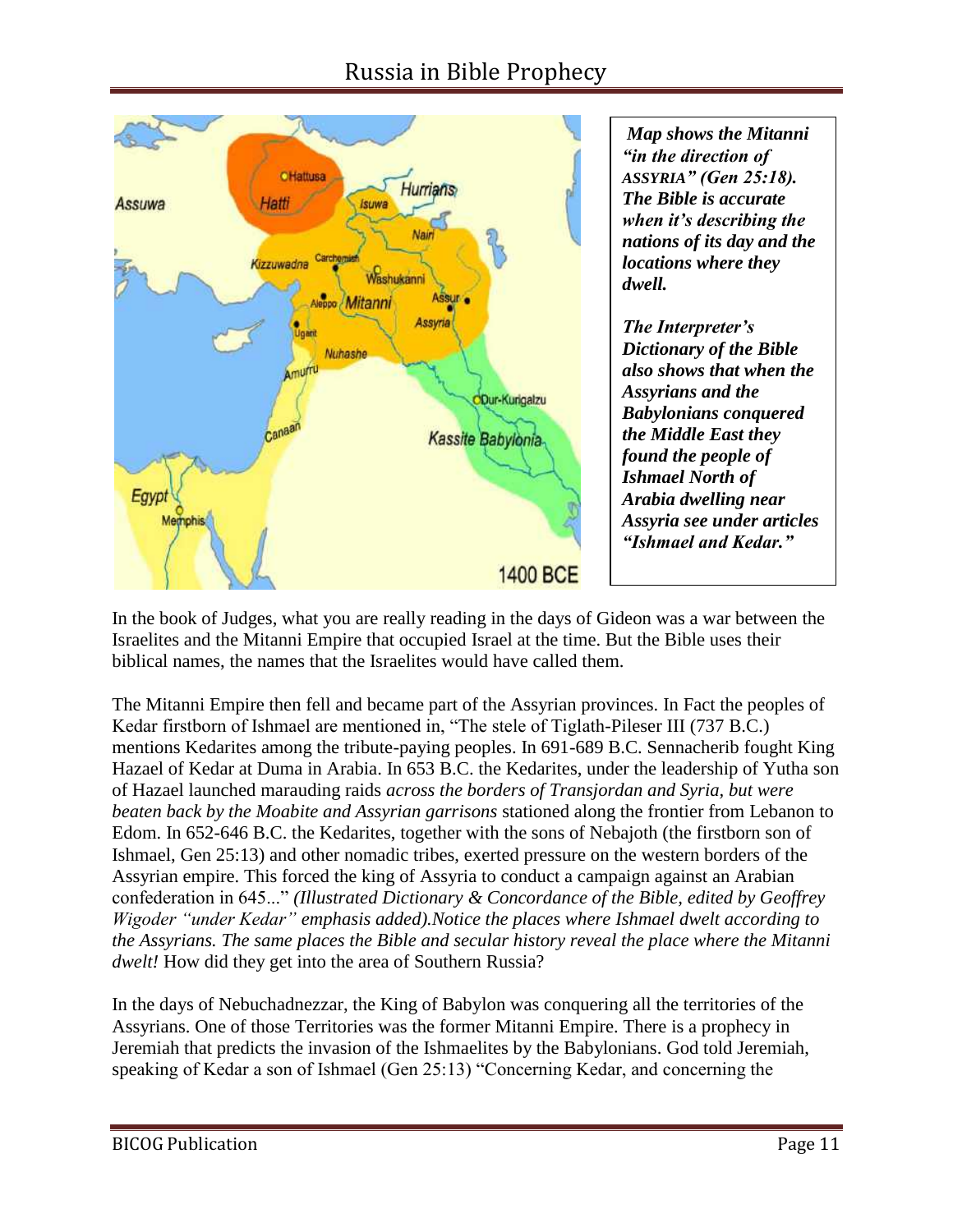kingdoms of Hazor, which Nebuchadnezzar king of Babylon shall smite, thus saith the LORD; *Arise ye, go up to Kedar, and spoil the men of the east.*

"Their tents and their flocks shall they take away: they shall take to themselves their curtains, and all their vessels, and their camels; and they shall cry unto them, Fear *is* on every side. "*Flee, get you far off,* dwell deep, O ye inhabitants of Hazor, saith the LORD; for Nebuchadnezzar king of Babylon hath taken counsel against you, and hath conceived a purpose against you." (49:28-30). First, we see Ishmael dwelling in the "east" not the south in Arabia. These people dwelt in the north east toward Assyria. God tells them to "flee" which they did towards southern Russia as secular history tells us. The International Bible Commentary, p.795, says of this passage of scripture that, "The prophecy was fulfilled in Nebuchadnezzar's sixth year (599-8 B.C.) when the Babylonian Chronicle relates that the king of Babylon in *Syria* 'sent out companies and scouring the desert they took much plunder from the Arabs, their possessions, domestic animals and gods.''' More specifically Northern Arabia, "Niebchr *(Ate. u. Bab., S.* 209, 10) and Duncker *(Genh. det. Alterth.,* I. *S.* 827) are of opinion that Nebuchadnezzar, after returning from the victory of Carchemish, had strengthened his internal dominion, first taking into *consideration 'the extension of his dominion over the Arabs on the lower Euphrates, in North Arabia and the Syrian desert'* (duncker). It is to be remarked in this connection, that according to Ctesias, whose statement Duncker regards as credible *(S.* 804, 806 *Anm.* 2, *etc.),* the Babylonians had already brought Arabs with them to the siege of Nineveh.—*The expression 'sons of the East' is the 'general designation of the Arabs, especially the nomad tribes of northern Arabia'* (AnxoLD in Hass., *R.-Enc.* I. *S.* 460*)." (The Book of the Prophet Jeremiah By Carl Wilhelm Eduard Nägelsbach, Samuel Ralph Asbury, William Henry Hornblower, Johann Peter Lange, Philip Schaff, p.399, emphasis added).* This can be deceiving, if one does not understand that the Arabs spoken of here are *not* the Arabs of today, but the Mitanni people, who we know to be Midian and Ishmael.

But many of the Ishmaelites and Midianites fled to southern Russia between Assyria and Media. "The southwestern most district of *Media Atropatené, along the mountains separating Media from Assyria, inhabited by the Matiani*." (Harpers Dictionary of Classical Antiquities under article "Matina").



*Media Atropatené is located in Southern Russia*

In the 5th century B.C. Herodotus writes an account of Aristagoras "tyrant of Miletus" who shows Cleomenes a map of the known world, and the next to the "Armenians" were the "Matieni" (bk.5, v.49).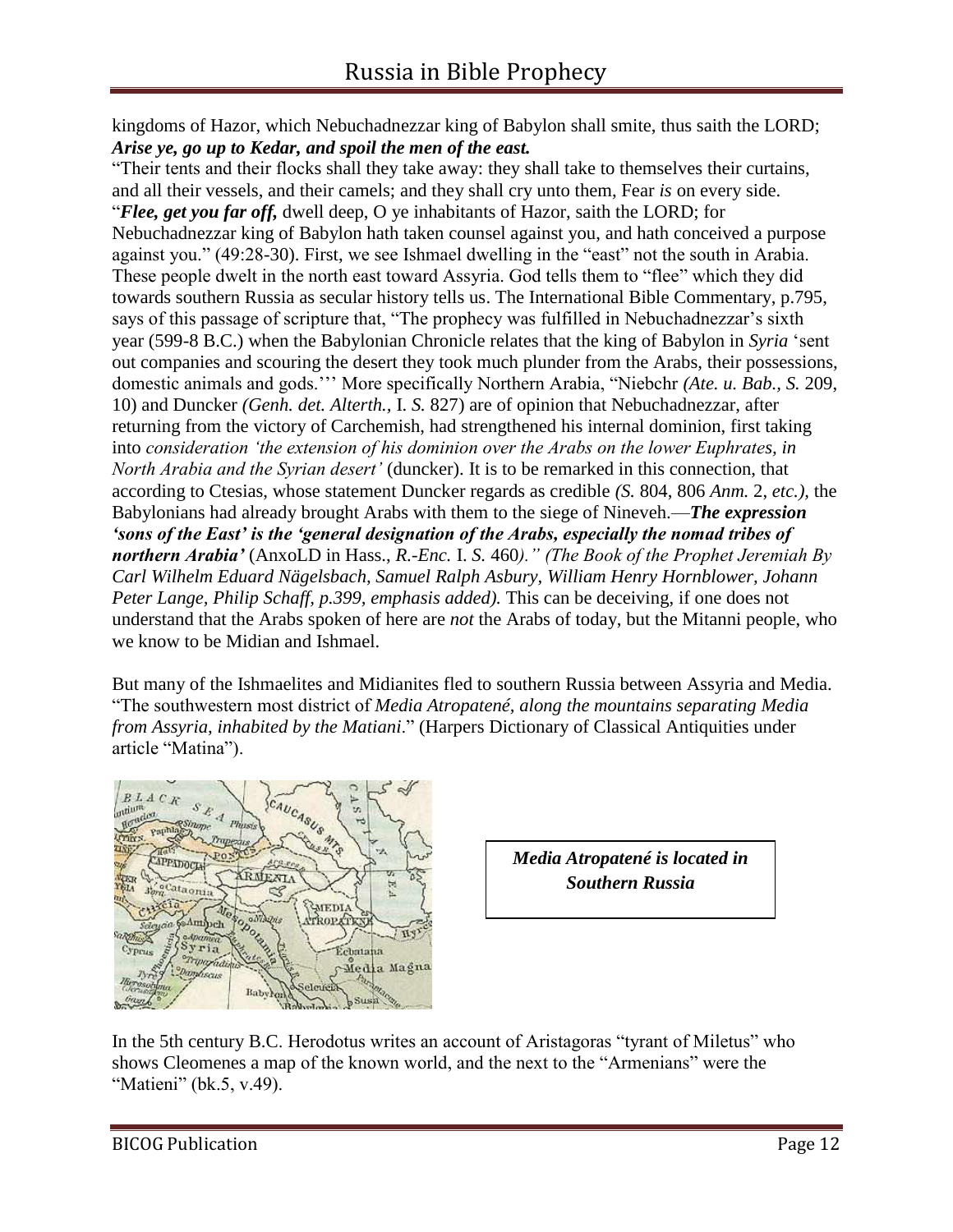In the days of Pliny the elder, A.D. 79, we find the "Matiani" "From the mountain heights of this district, along the range of Caucasus...Below the district...we find the nations...the Matiani..." (Natural History, bk. 6 chpt. 18, vv.9, 10, 17).

Also of Kedar, the Ishmaelites, we find them in the same place. *But these are named "Moschi."* Later in the booklet we prove that Meshech of Shem "dwell in the tents of Kedar" and these "Moschi" are dwelling *with* Ishmael. Pliny writes, "Beyond these are the deserts of Colchios, on the side of which that looks towards the Ceraunian Mountains dwell the Armenochalybes; and there is the country of the Moschi...Chalybes of Armenia*..." (Footnotes bk. 6, chpt.11, vv.8-9)*. These became the Khurri, Kiev, of the Russia, Ukraine and Byelorussians, and created the Kiev Rus Empire. This empire was started by the "Muscovy" who "hateth peace" and loved to conquer. The Muscovy itself was once a small north-easterly corner of an earlier entity, the Grand Principality of Kiev, the Kievan Rus, the first Russian state and the cradle of the three branches of the East Slavs: the Great Russians, Ukrainians and White Russians (or Belorussians).



**The City of Moscow**-The Moscovites are the Meshech of Shem, and Kedar, son of Ishmael dwelt with them. Today Meshech and Ishmael dwell together, in Russia, and its capital is Moscow. *"Woe is me, that I sojourn in Mesech, that I dwell in the tents of Kedar!" (Psalm 120:5).*

#### **After the Fall of Kiev Rus**

Now, after the fall of the Kiev Rus Empire by Batu Khan, Genghis Khan's grandson in 1240, they split into three groups, "the Great Russians, the White Russians (Byelorussians) and the Little Russians (Ukrainians)." (Russia's Roots, p1, Steve Sampson).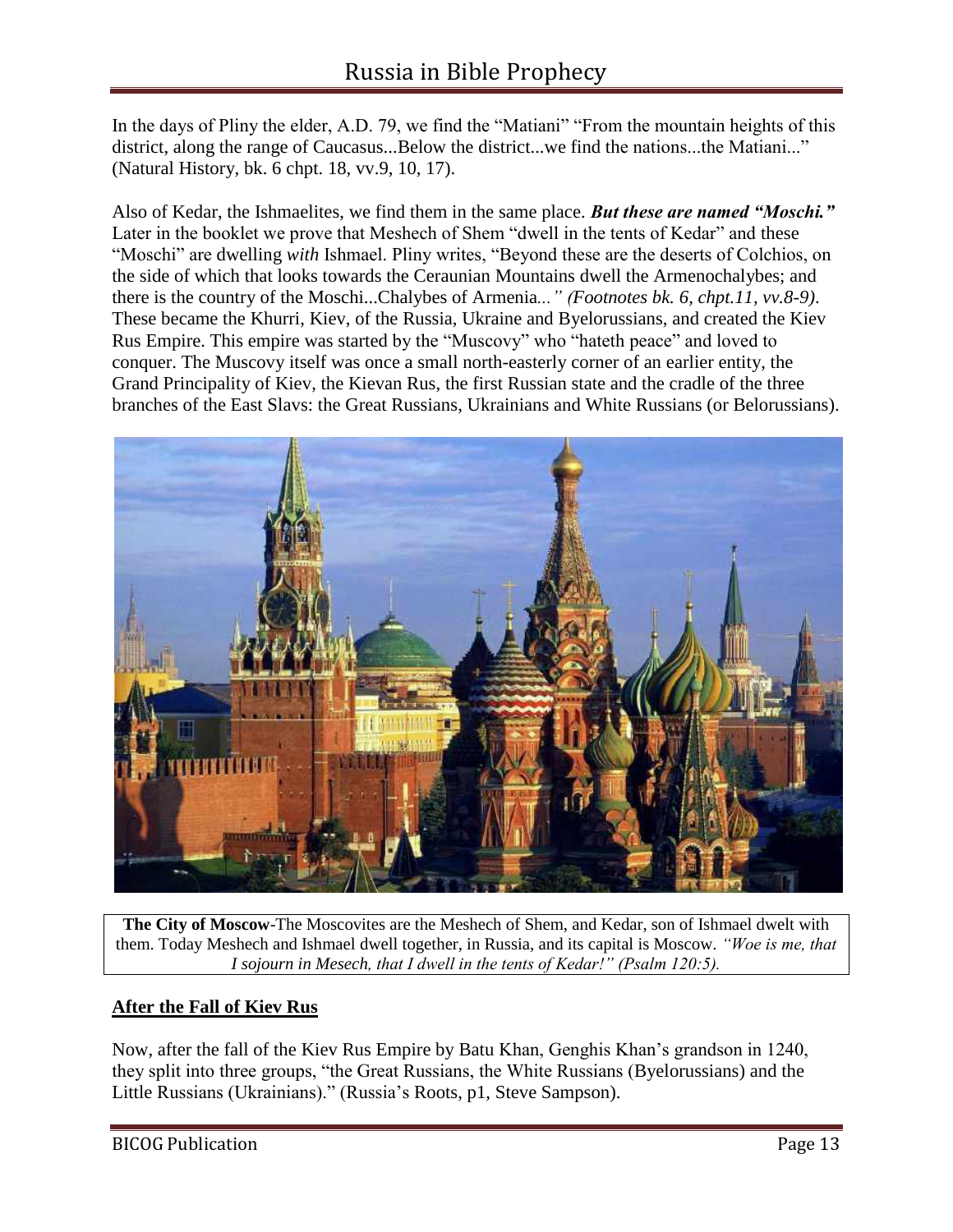"Batu set up his own capital hundreds of miles away, *at Sarai,* not far from the Caspian Sea. There he founded the so-called 'Golden Horde' khanate, which enjoyed near-complete autonomy within the Mongol Empire. For more than 200 years, the Golden Horde ruled Russia, often indirectly, with local princes and tax collectors paying tribute to the khans," then "Daniel Aleksandrovich, the youngest son of a local prince and war hero, who founded the principality of Muscovy in 1301.

Following his father's lead, Daniel worked out a deal with the khans to serve as their vassal. "Daniel's son, Ivan I (a.k.a. 'Ivan Money Bags'), also worked closely with the Mongols. He put Muscovy in a position of regional superiority by collecting tribute from other Russian princes on the khan's behalf. He also convinced the local head of the Orthodox Church to move to Moscow in1327.

"Over the next 150 years, the principality's power expanded. Meanwhile, the Golden Horde began to weaken. Finally, in 1480, the Muscovite prince Ivan III (a.k.a. 'Ivan the Great') stopped paying tribute and gained full sovereignty over most ethnically Russian lands. The Golden Horde Disintegrated. As it did, Ivan III was increasingly called 'czar'—though the word wasn't part of a Russian ruler's official title until Ivan IV (a.k.a. 'Ivan the Terrible') adopted it in 1547.

"The Russians had previously used 'czar,' which derives from 'Caesar,' to describe both khans and Byzantine emperors. But Constantinople had collapsed in 1453, leaving Muscovy as the world's only independent Orthodox state. When the mighty khan crumbled, too, Muscovy's monarchs began to see themselves in grand terms—not only as rulers of 'the whole Rus,' but also as rightful heirs to the Byzantine Caesars and defenders of Orthodoxy. Over the next four centuries, they and their successors built an empire that, at one point, covered nearly a sixth of the land on Earth." (ibid). This began the legacies of the Tsars of Russian between 1547-1721. Then the emperors of Russia between 1721-1917. Imperial Russia ruled a huge land mass from Eastern Europe all the way to China and the Pacific Ocean.

Now, there are specific prophecies concerning Midian and his blessings, but they do *not* line up with Russia's history. In these three groups of Russian people, the "Greater Russians" *achieved the Empire*, but the Ukraine and Belarus did not! So who are the Great Russians that built an empire, and eventually the Soviet Union? The only tribe of the Mitanni Empire that contains many prophecies about its end time destiny and greatness, and has fulfilled them in these last days, ISHMAEL, THE SON OF ABRAHAM!

#### **Prophecies of Ishmael**

In the Bible, God promised Abraham and Hagar that Ishmael would become a *great nation*: "And the angel of the LORD said unto her, *I will multiply thy seed exceedingly, that it shall not be numbered for multitude.*

"And the angel of the LORD said unto her, Behold, thou art with child, and shalt bear a son, and shalt call his name Ishmael; because the LORD hath heard thy affliction.

"And he will be a *wild man; his hand will be against every man, and every man's hand against him*; and he shall dwell in the presence of all his brethren ["**defying all his kinsman**]" (James Moffatt Translation)]....And as for Ishmael, I have heard thee: Behold, I have blessed him, and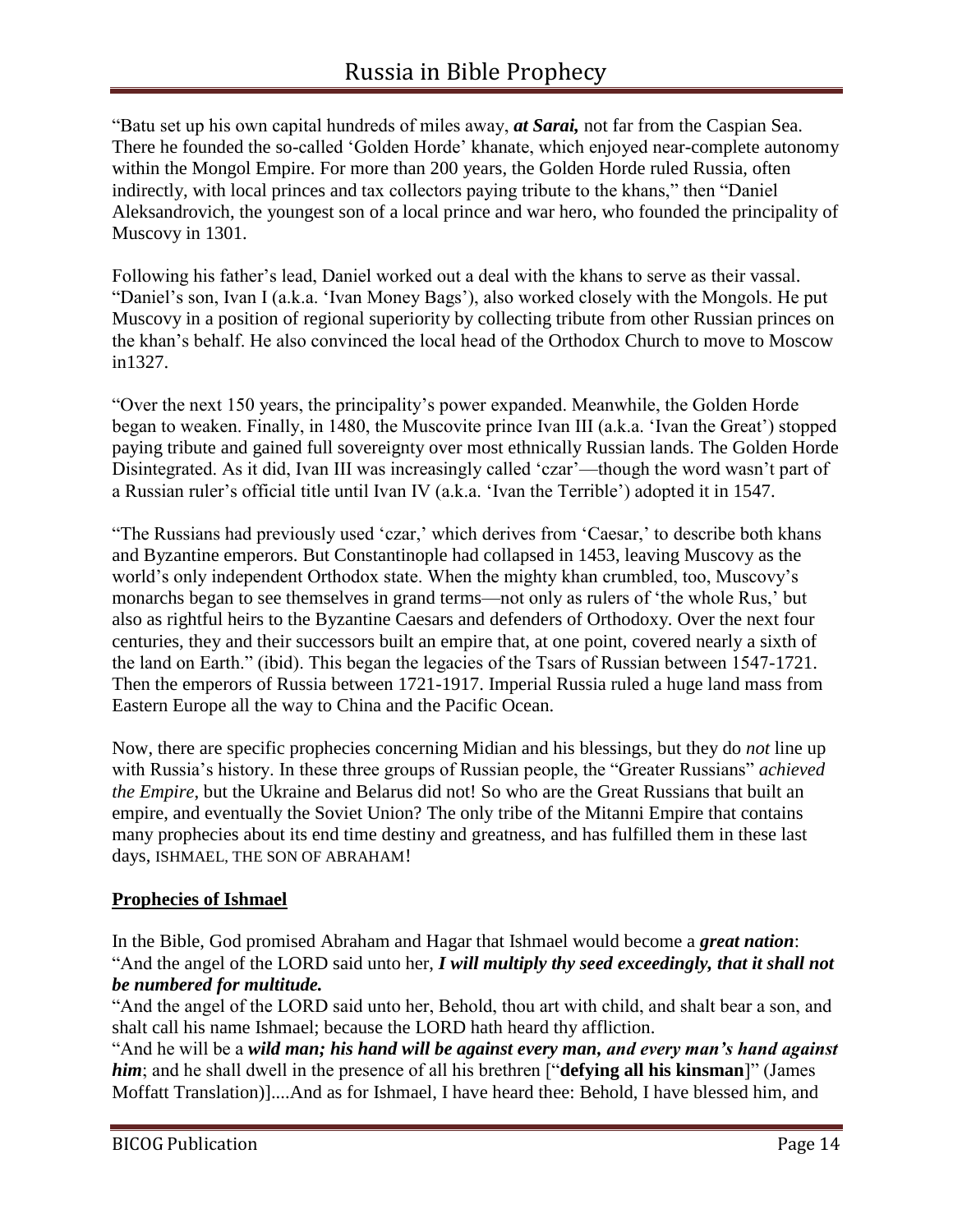*will make him fruitful, and will multiply him exceedingly*; twelve princes shall he beget, and *I will make him a great nation..."*(Gen 16:10-12;17:20). When we discover the meaning of these prophecies about Russia, you will see that God is true to his promises that he made to Abraham concerning his sons!

First God promised that Ishmael would become a "great nation." Russia of course was and still is a great nation of at least 100 million people. A huge empire that covered eastern Russia all the way to the Pacific coast near China, to the north into Siberia and so on. God multiplied Ishmael/Russia "exceedingly" with a huge population of people.

Now what does God mean when he says, "And he will be a *wild man; his hand will be against every man, and every man's hand against him*; and he shall dwell in the presence of all his brethren ["**defying all his kinsman**]" (James Moffat Transl)]..." Ishmael would become a wild ass of a man, meaning a "free man" (Ferrar Fenton translation). The book of Job describes it, "*Who hath sent out the wild ass free? or who hath loosed the bands of the wild ass?*



*Of Ishmael God said, "...I will make him a great nation..."*

"Whose house I have made the wilderness, and the barren land his dwellings.

"He scorneth the multitude of the city, neither regardeth he the crying of the driver.

"The range of the mountains is his pasture, and he searcheth after every green thing." (Job 39:5- 8). What a perfect description of the Russian wilderness and dwellings. Most commentaries say this passage alludes to the meaning of Ishmael's prophecy.

Notice the description of the geographical landscape of Russia: "The Russian Federation stretches across much of the north of the supercontinent of Eurasia. Although it contains a large share of the world's Arctic and sub-Arctic areas, and therefore has less population, economic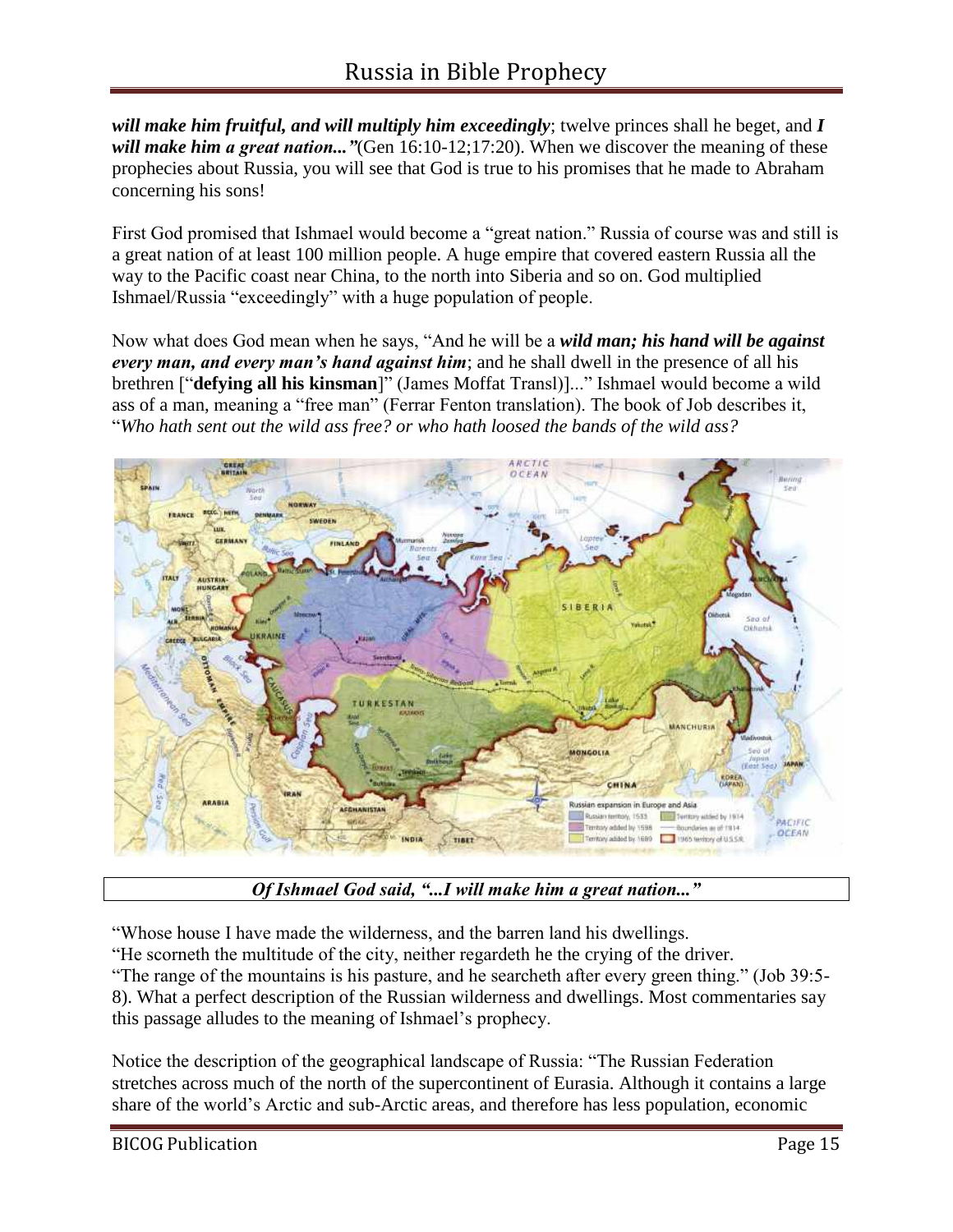activity, and physical variety per unit area than most countries, the great area south of these still accommodates a great variety of landscapes and climates. *Most of the land consists of vast plains, both in the European part and the Asian part that is largely known as Siberia. These plains are predominantly steppe to the south and heavily forested to the north, with tundra along the northern coast. Mountain ranges are found along the southern borders, such as the Caucasus (containing Mount Elbrus, Russia's and Europe's highest point at 5,633 m) and the Altai, and in the eastern parts, such as the Verkhoyansk Range or the volcanoes on Kamchatka.* The more central Ural Mountains, a north-south range that form the primary divide between Europe and Asia, are also notable" (Wikipedia "Russia."). This is the perfect description of the "free man" land that Job described. Mountain ranges, barren land, and forests (every green thing).

But why is he called a "free man." What is he "loosed" from? Adam Clarke's Commentary p.186 writes of Ishmael: "God himself has sent them out free — he has loosed them from all political restraint." The "bands" are the "bands of love" God uses to draw people to him and his ways, his 'commandments" (Hosea 11:4; 1 John 5:3). *Ishmael as a nation will not subject itself to God's laws.*

The Apostle Paul called himself the "Prisoner" of the Lord. A prisoner of Jesus Christ, see Ephesians 3:1; 4:1; 2 Tim 1:8; Philemon 1:1, 9. Paul was subject to Jesus Christ and his obedience to him. For Ishmael to be "free," means he was to break "free" from God and his laws- the **complete opposite of what Paul or any follower of Jesus Christ was and is**. What description do you give a person who wants nothing to do with religion? **AN ATHEIST!** The Soviet Union was the biggest Communist Atheistic Empire the world has ever seen. They broke free from God, once Orthodox, but *turned* Atheists, not subject under the laws of God!

A Red Army officer who defected to the United States said: "You know in Russia we teach that religion is the opiate of the people and that there is no God...and *that Atheist Moscow is the Capital of the world* [not Jerusalem]" (Thomas Foster, When Russia Attacks America, pp.65-66, emphasis added).

Another quote that Communism was: "...to instigate a worldwide s*ystem of man-made law and order outside of God's laws and of Jesus Christ* as shown by Matthew Haberson as early as 1828" (The Ascendancy of Russia,.p.257, emphasis added). Ishmael was teaching its people that they were "Free" from God, because there was no God.

This source writes, "*Hostility to all religion, especially Christianity, has been a characteristic of communism from the start.* Marxism calls religion a false consciousness, an illusion created by those in power to justify their oppression of everybody else. Marxism also predicted that religion will die a natural death when communists create a natural society, *but that hasn't kept communists from actively struggling against religion; they see it as a reactionary social force that will prevent progress if it is not smashed*....The Bolsheviks responded quickly, by confiscating Church property, canceling state subsidies to the Church, decreeing civil marriages (as opposed to church weddings), and nationalized the schools. They converted many church buildings into factories, cinemas, houses, and museums.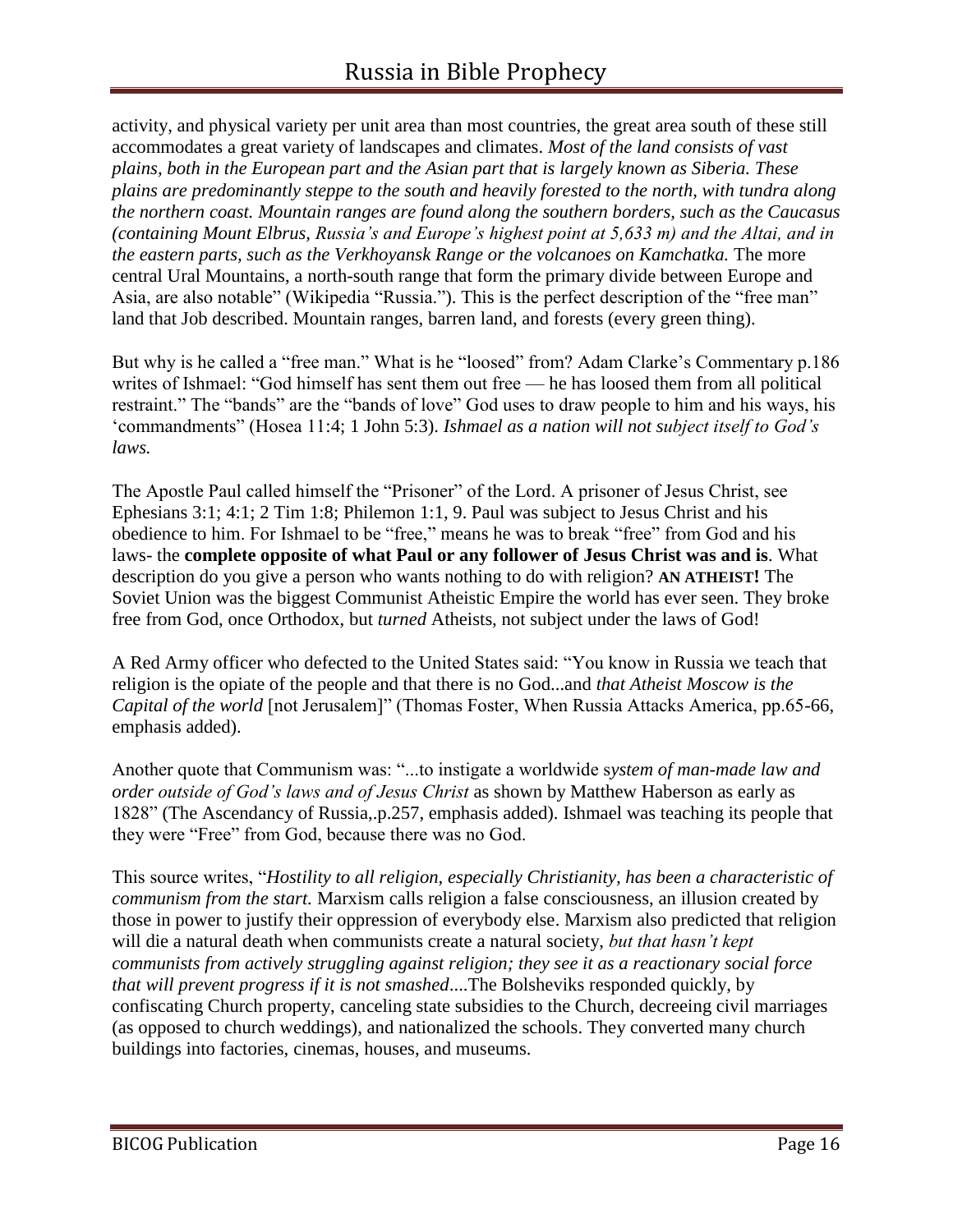"In 1925 the Bolsheviks sponsored an atheist movement, the *League of Militant Godless.* This group spread *anti-Christian propaganda, promoted classes in science and philosophy, and produced antireligious films, plays, talk shows, literature and exhibits; often they displayed the exhibits in former churches*. Four years later the government passed the Law on Religious Associations, which banned churches from engaging in educational, social or charitable work. It also prohibited Bible studies, women's' or young people's meetings, and even material assistance to church members. *All they allowed to remain was public worship, effectively cutting away the Church's influence on society*." *(A History of Christianity Chapter 8, Kimball, emphasis added).* Communism was basically Ishmael/Russia fulfilling the prophecy of the wild ass breaking the "bands" of Christianity, its official religion *before* the Communist movement. *Communism was predicted by God through Ishmael centuries in advance!*

There is also another meaning to the "wild ass" or "donkey" pertaining to Ishmael. The Ishmaelites were to have the characteristics of a "wild ass." One of those The International Bible Commentary by F.F. Bruce writes, "The metaphor of a wild donkey may in part suggest *nobility and courage*.."(p.126, emphasis added).

The Russian nobility during the time of the Romanovs who ruled "Russia for the next 304 years, until the Russian monarchy was ended by the revolutions of 1917." (A History of Russia, chapter 1, Charles Kimball). This was a time when the nobles of Russia, the Tsars, had great expansion, especially under Peter the Great. During these centuries the Imperial Russian Empire was formed.



#### **Peter the Great**

*"Of all Imperial Russia's rulers, the one who made the most memorable use of the autocracy and most deeply shaped its [Russia's] character was Peter the Great...when he died something had been done to Russia which could never be quite eradicated...his attention focused on victory in war...and he accepted that the road to that goal ran through westernizing and modernizing...his reforms have ever since served as something of an ideological touchstone; generation after generation of Russians were to look back with awe and ponder what he had done and its meaning for Russia" (History of the World, p.596)*

**Russian courage**- A great example the Battle of Stalingrad. This battle against the Germans in World War Two cost Russia, "...in excess of 1,000,000 Soviet soldiers died" (Britannica.com). "Courage" is the word used to describe what happened when Russia went up against the Germans in this decisive battle that cost so many lives, said President Putin in Moscow on May 7th, 2005.

BICOG Publication **Page 17**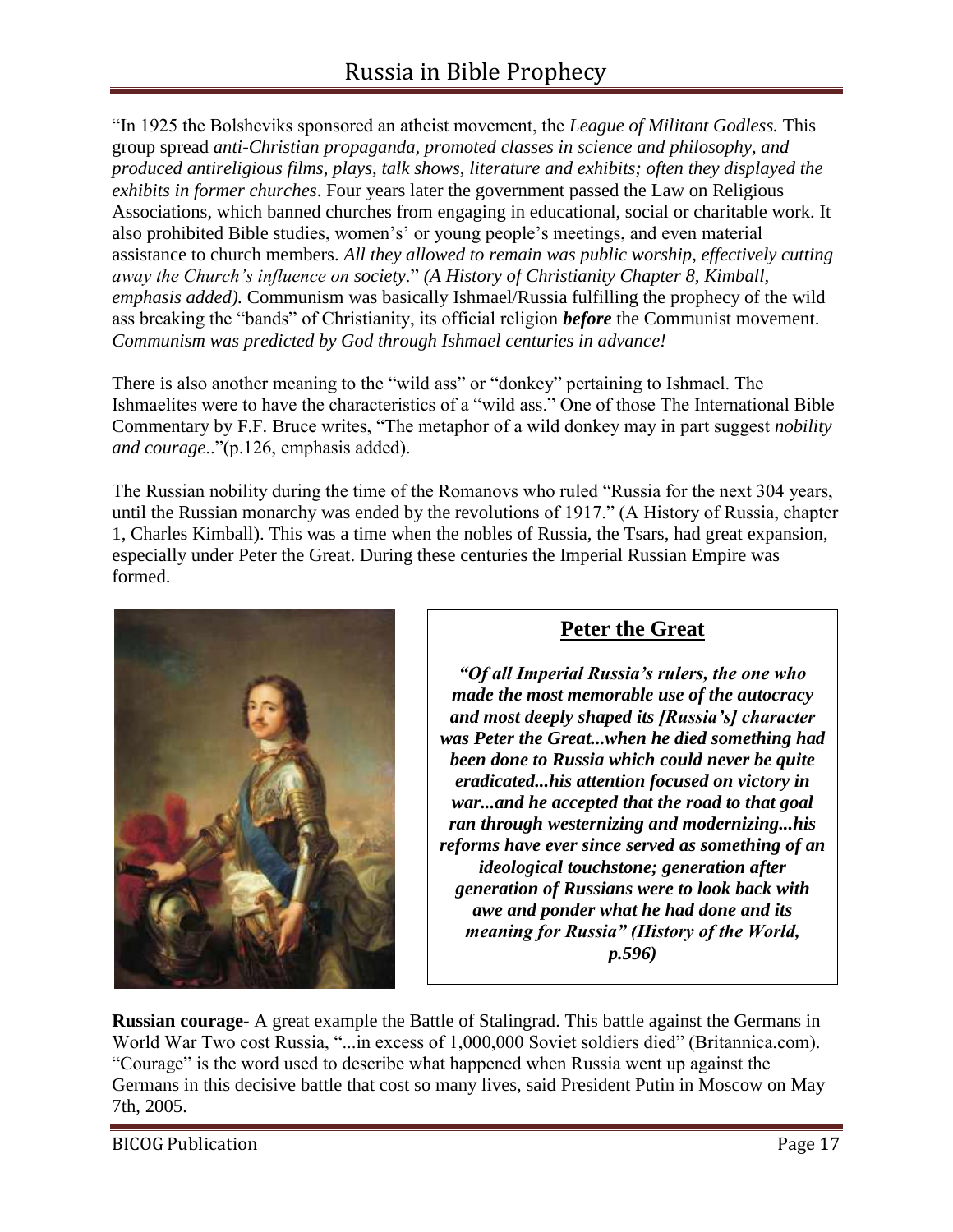'"Courage, resilience and unity of the multi-national people became the major force that destroyed Nazism,' Putin stressed" (RIA Novosti). "German forces invaded the Soviet Union in 1941 and had advanced to the suburbs of Stalingrad (now Volgograd) by the summer of 1942. *Met by a determined Red Army defense commanded by Vasily Chuikov,* they reached the city's centre after fierce street fighting. In November the Soviets counterattacked and encircled the German army led by Friedrich Paulus, who surrendered in February 1943 with 91,000 troops" (Britannica.com, emphasis added).

#### **The Cold War Prophesied**

*"his hand will be against every man, and every man's hand against him*; and he shall dwell in the presence of all his brethren ["**defying all his kinsman"**] (James Moffatt Translation)]...." This characteristic of Ishmael would be found in the end time and would prove to be very important when it came to world politics, war, and the Cold war. What does this verse mean?

The definition is, "to resist (a powerful person, authority, etc*) openly and boldly..formal to challenge or provoke*" (Dictionary.com, emphasis added)

Notice the NRSV Bible, "with his hand against everyone, and everyone against him; and he shall live at *odds* with all his kin" His hand shall be against *everyone of his kinsman* is what the context really is here. The latter half of the International Bible Commentary by F.F. Bruce writes, "... the overall impression is of an unruly *spirit of independence*, setting him at *odds* with his brothers or kinsmen" (p.126, emphasis added). What a perfect description of the Cold War between Russia and the West!

Did Ishmael defy his brother Isaac, The U.S.A and the British? *The Cold war, Communism against capitalism, was a perfect example of this*! Don't you think that something like the Cold War, that put all nations on alert for potential nuclear war, would be mentioned in the pages of the Bible? Something as life threatening as this on a global scale as the Cold War should be mentioned!

"**Cold War**, term used to describe the post-World War II struggle between the United States and its allies and the (USSR) and its allies. During the Cold War period, which lasted from the mid 1940s until the end of the 1980s, international politics were heavily shaped by the intense *rivalry between these two great blocs of power and the political ideologies they represented: democracy and capitalism in the case of the United States and its allies, and Communism in the case of the Soviet bloc*. The principal allies of the United States [Manasseh] during the Cold War included *Britain,* [Ephraim] *France* [Reuben]*, West Germany, Japan, and Canada* [Ephraim]. On the Soviet side were many of the countries of Eastern Europe—including Bulgaria, Czechoslovakia, Hungary, Poland, East Germany, and Romania—and, during parts of the Cold War, Cuba and China *" (Microsoft Encarta article "Cold War," emphasis added).* During this time of the Cold War, we saw Ishmael defying, being at *odds* and *provoking* his brethren. His hand was against his brethren, and his brethren against him.

During this time of the Cold War, the Soviets resisted the spread of capitalism by setting up Russian satellites along Eastern Europe. And when the "Marshall Plan" was invented to help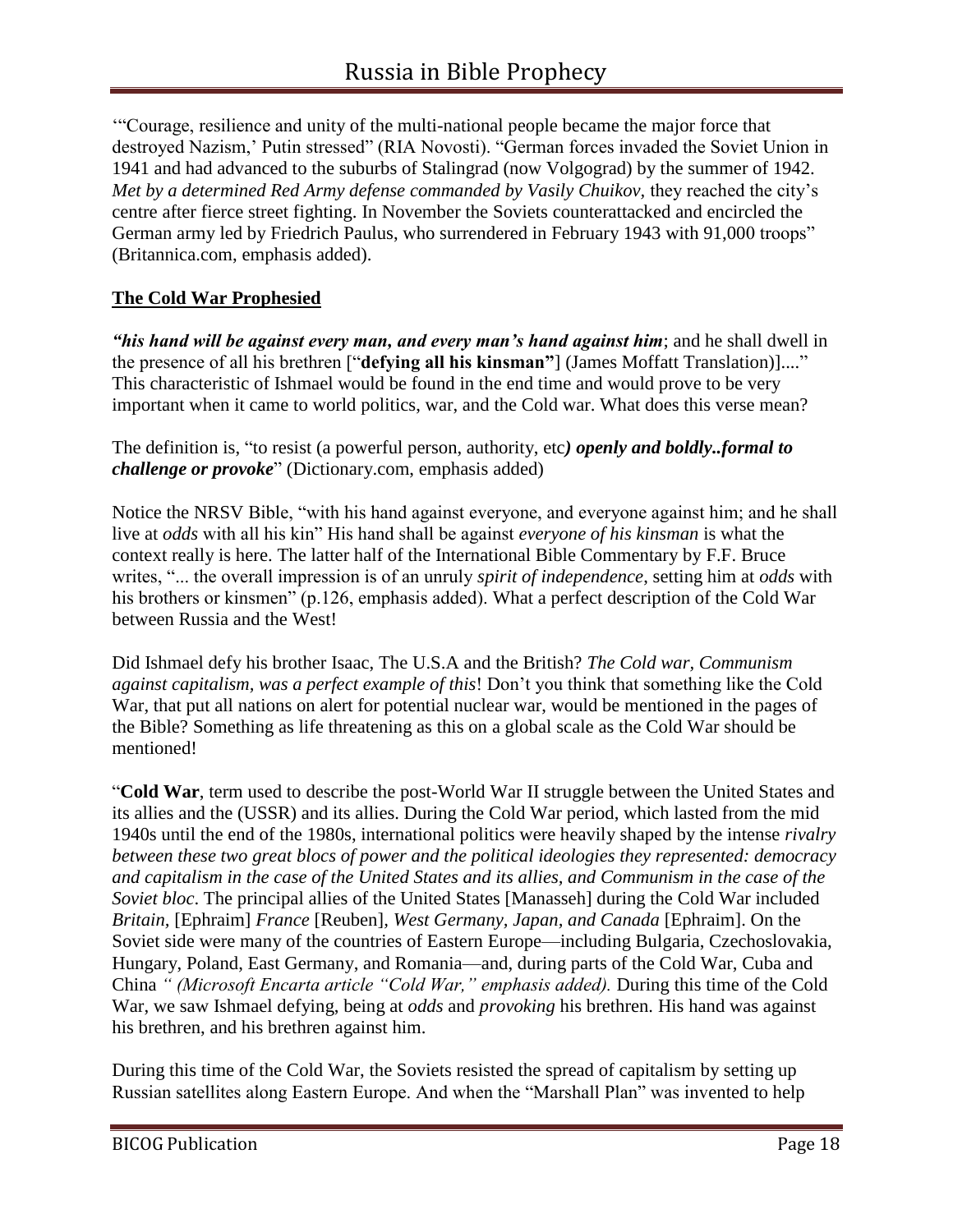Europe recover by the aid of the United States, the "Russians would not participate, nor did they allow their satellites [Eastern European countries dominated by Communist Russia] to do so. *Instead they bitterly attacked the plan.*..To handle the Marshall plan the *Russians replied by organizing their own half of Europe in Comecon,* a Council of Mutual Economic Assistance...[it was] a denunciation of what it termed a 'frankly predatory and expansionist course...to establish world supremacy of American imperialism" (History of the world, pp.939-940, emphasis added). Do you see Ishmael resisting his brothers, defying them on every front, militarily and economically? Also, Russia maintaining its independence from them, creating their own economic plan for Europe instead of joining his brethren in the Marshall plan? This is prophecy fulfilled to the letter.

Another example of this is the creation of NATO. By reason of the Soviet threat, NATO was created "to contain the Soviet Union and the spread of Communism" (The Origins of NATO (Part 1), which also includes the Scandinavian countries, which are also part of the Ten tribes of Israel! And in **resistance** to NATO, the Soviets created the Warsaw pact, each "sought to contain each other's expansion and win worldwide predominance for capitalism (US) or communism (USSR)" (The Cold War, Roza Germain). Again Russia maintaining its independence from his brethren, not to be overrun by them and taken over by the west. This also produced the great arms race of the accumulation Nuclear weapons.



*The Cold War prophesied in the Bible as Ishmael "defying all his kinsmen"*

There is a dual meaning to this verse, as the Keil & Delitzsch Commentary writes, "*denotes, it is true, to the east of (cf. Gen\_25:18), and this meaning is to be retained here;* but the geographical notice of the dwelling-place of the Ishmaelites hardly exhausts the force of the expression, which also indicated that *Ishmael would maintain an independent standing before (in the presence of) all the descendants of Abraham*" (emphasis added).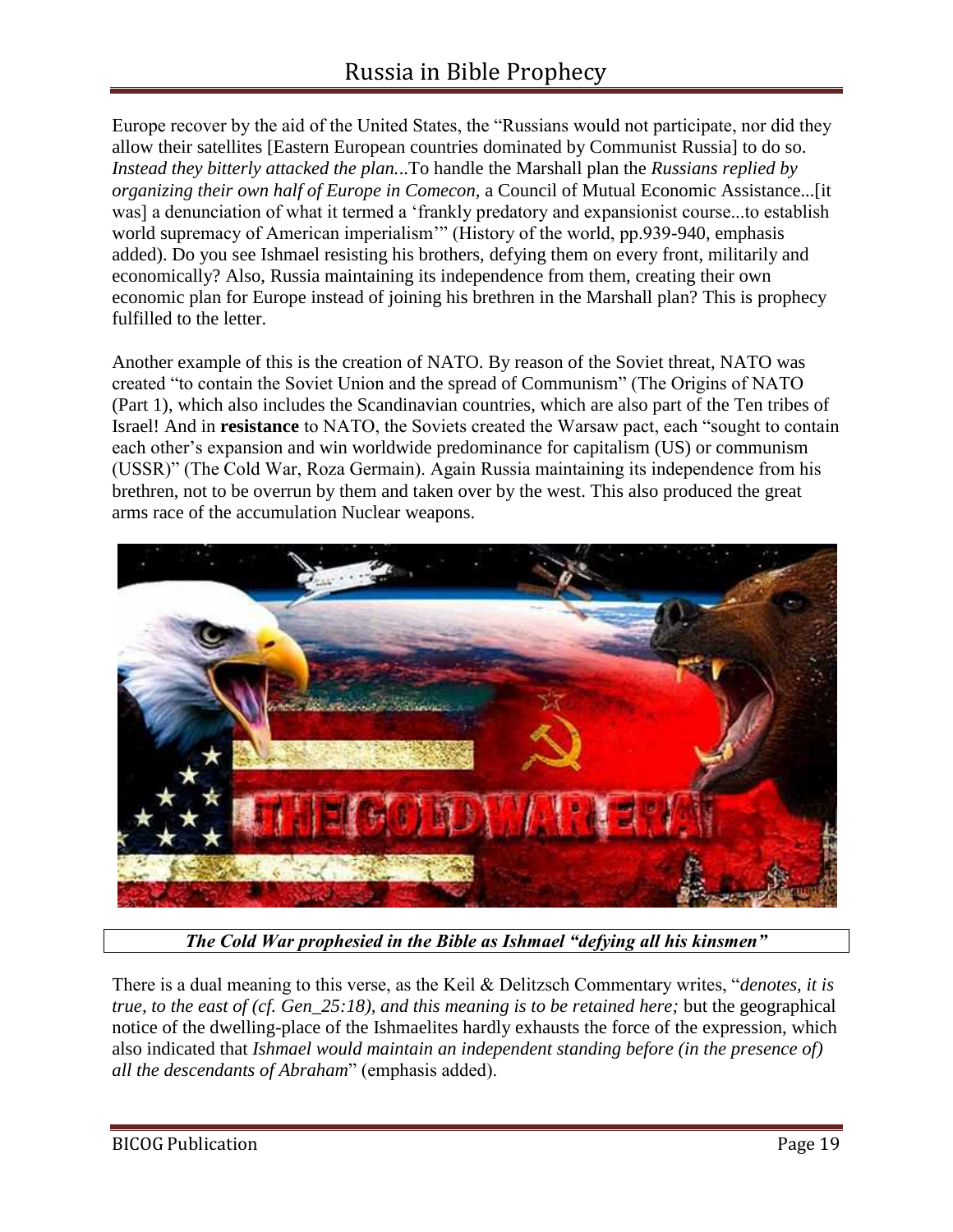The secondary meaning is of Ishmael's geographical location. This source agrees, the "original Hebrew, which runs literally, 'he shall before the faces of all his brethren,' i.e., (according to the idiom above explained, in which *'before the face' denotes the east), the habitation of his posterity shall be 'to the east' of the settlements of Abraham's' other descendants*...These prophecies found their accomplishment in the fact of the sons of Ishmael being located, generally speaking to the *east of the other descendants of Abraham, whether of Sara or of Ketuah*.**"**  (McClintock and Strong, Cyclopedia of Biblical, Theological, and Ecclesiastical Literature, (Vol. I:339). Young's has it "before the face [east] of all his brethren he dwelleth"

The brother of Ishmael is Isaac. Isaac's descendants are the modern Day U.S.A. and the British Commonwealth *(Read our booklet USA & British in prophecy for proof).* **Who dwells exactly east of Britain, Scandinavian and other Israelite European countries, as well as North America where Abraham's descendants live? Russia!**

Interesting also is, the prophecies of Genesis are for the end time. The birthright blessings of Isaac, Esau, and Ishmael all have the same time element to them. *And the rise of Russia is in exact sequence to Britain and America. Russia's rise to world power actually began before World War II, It began back in the Great European Colonial Expansion of the 17th thru the 20th centuries with the Russian Empire and Russian Revolution.*

#### **The fall of the Soviet Empire Prophesied**

During the time of the 1980's Michail Gorbechev introduced reforms into the Soviet Union. These were called "Glasnost" "openness" and "Perestroika" "restructuring." A restructuring of the Soviet political and economic system and an openness to make the country's management transparent and open to debate, and a greater freedom of speech: a radical change, as control of speech and suppression of government criticism had previously been a central part of the Soviet system. There was also a greater degree of freedom within the media. These reforms played a key role in the dissolution of the Soviet Union. The spillover from the Revolutions of 1989, caused WITHIN ONE YEAR, THE SOVIET UNION TO COLLAPSE! From *February to December 1989* the Iron Curtain fell over Europe, and free and open elections were taking place, and the Berlin Wall fell. These events "...refer to the collapse of Communism in Eastern Europe, the end of the period of the Cold War and the removal of the Iron Curtain between Eastern and Western Europe." (New World Encyclopedia, under article "The Revolutions of 1989"). Although the Soviet Union was still intact. "...the Revolutions of 1989, which were the *final cataclysm that ended with the collapse of the Soviet Union itself just two years later*." (ibid).

The real "...**dissolution of the Soviet Union** was the disintegration of the federal political structures and central government of the Union of Soviet Socialist Republics (USSR), resulting in the independence of all fifteen republics of the Soviet Union *between March 11, 1990 and December 25, 1991.* The dissolution of the world's largest socialist state also marked a formal end to the Cold War." (Wikipedia, under article "Dissolution of the Soviet Union," emphasis mine and theirs). *Within* That *One Year* that *caused* the Soviet Empire to collapse.

Was this prophesied in the Bible? Yes it was!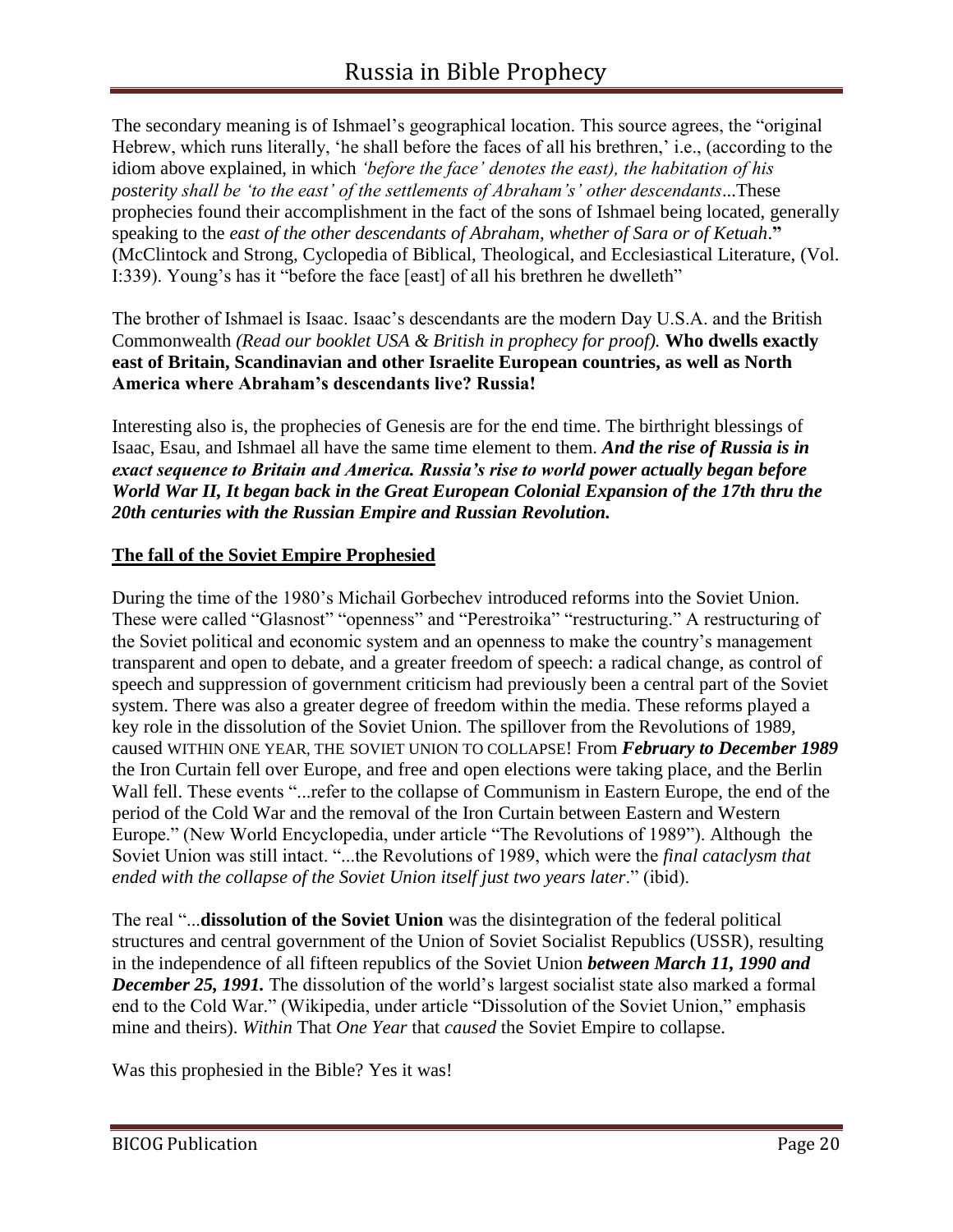In the Book of Isaiah, several prophecies came to him by God about various nations, and what would happen to them, then, and also in the end time. Many prophecies are dual in nature. In Isaiah 22 is a perfect example of Shebna and Eliakim, it clearly speaks of those two people in Isaiah's day, but then adds a prophecy of Jesus Christ and end time Eliakim, and the "nail" in a sure place that has the "Key of the house of David." This is just one example.

Isaiah 21 is no different. In verse 9 it speaks of "Babylon is fallen is fallen." This is the same language as Revelation 17-18.

Isaiah 21:16-17 is a prophecy of "Kedar" the son of Ishmael. Remember "Meshech" and "Kedar" dwell together see Psalms 120:5. More detail later in the booklet. These are the "moschi" who became the Moscovy of Moscow that dwell with the Russians [Kedar]. Isaiah says, "For thus hath the Lord said unto me, *Within a year,* according to the years of an hireling, and *all the glory of Kedar shall fail*:

"And the *residue of the number of archers, the mighty men of the children of Kedar, shall be diminished*: for the LORD God of Israel hath spoken *it."* 

First, many believe that this prophecy belongs with verses 13-15 of Arabia. But in the coming pages we will show you that the Arabian tribes belong to Sheba and Dedan of the Joktanites and the Cushites and not Ishmael. But because of the belief that Ishmael is the Arabs, the modern translators of the Bible but no break between verses as they do with others separating the prophecies.

However, in Steve Collins article he writes about Ezekiel's prophecies that, "This book contains a lengthy series of individual visions and/or prophecies given by God to the prophet Ezekiel. The Bible nowhere indicates that these prophecies are to be understood sequentially or chronologically. Instead, *each prophecy in the book of Ezekiel has its own subject matter and time-setting. Each prophecy is also clearly marked by specific language so the reader can understand when each prophecy begins and ends.* Ezekiel 2 begins a long series of prophecies which God gave to Ezekiel and the first prophecy is introduced with these words of God in verse 1: 'Son of man…I will speak to you.' Another prophecy is introduced in Ezekiel 6:1 with the words: *'And the word of the Lord came unto me, saying…'* indicating that God was giving a new prophecy to Ezekiel *which was distinct from the previous one*. Another prophecy is introduced with the same wording in Ezekiel 7:1. New prophecies are introduced to the reader with similar language in Ezekiel 12:1, 13:1, 14:1, 14:12, 15:1, 16:1, etc.

"Approximately 26 such individual prophecies are introduced with similar introductory language between chapters 16 and 37. Some chapters contain two prophecies and other prophecies involve more than one chapter. *Many subjects and time-settings are contained within these prophecies*. It is obvious that they are not connected by any sequential flow. *A key to understanding prophecies in the book of Ezekiel in their proper context is the realization that each time one encounters distinctive wording like 'The word of the Lord came unto me, saying…,' a dividing mark is made between the previous prophecy and the new one.* It is vital to understand this fact...''' *(Article, What Ezekiel 38-39 Reveals About a Future World War III, emphasis mine and his). Ezekiel, Jeremiah, and Isaiah have some of the same prophecies, why should the pattern be any different?*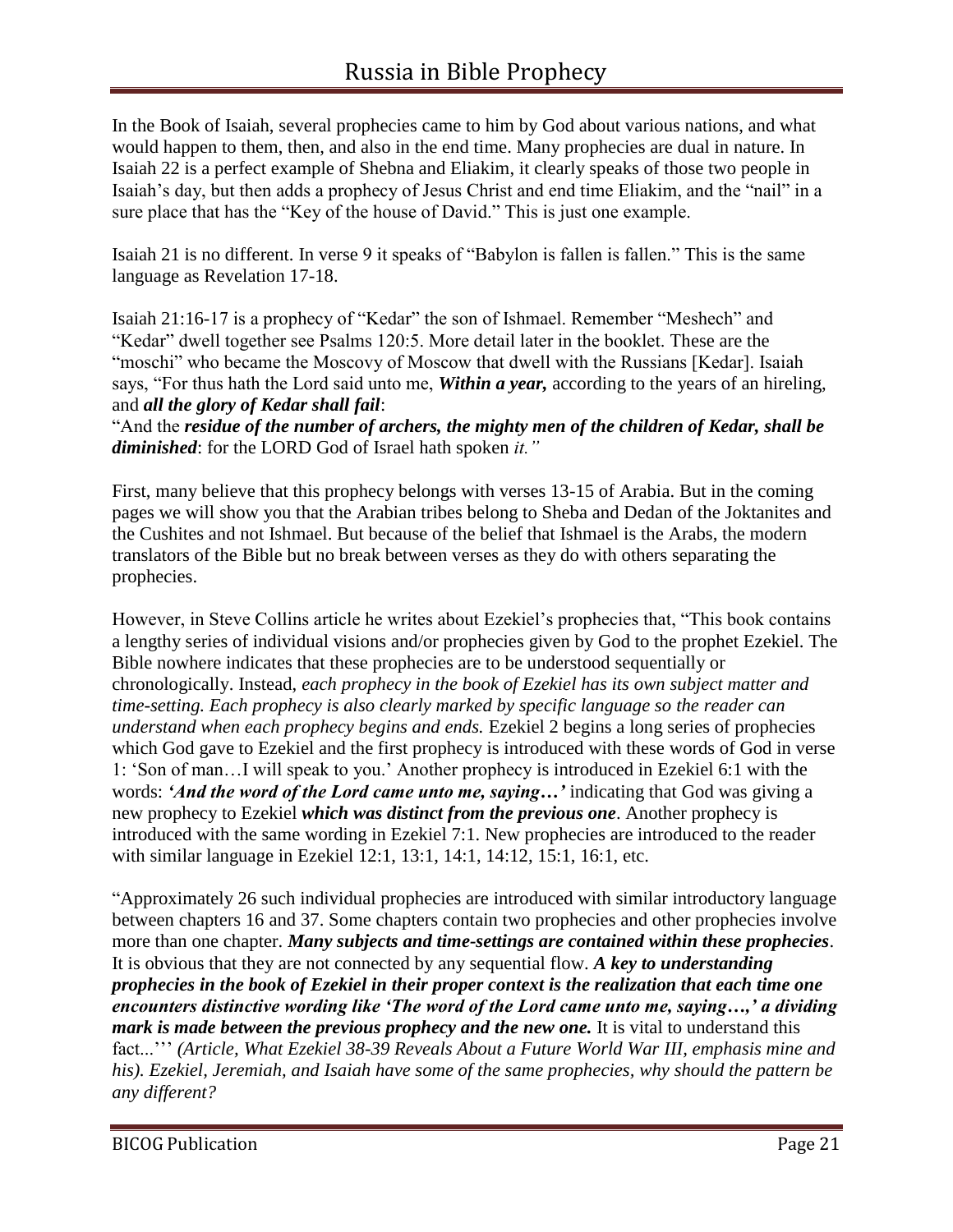And what we have after verse 15 of Isaiah 21, in verse 16 is, "*For thus hath the Lord said unto me*" the "dividing mark" between the previous prophecy and the new one.

Now, notice "within a year" (v.16), God says, "all the glory of Kedar shall fail:" Fail means in the Hebrew to come to an end, "*kaw-law'* A primitive root; to *end*, whether intransitively (to *cease*, *be finished*, *perish*) or transitively (to *complete*, *prepare*, *consume*):" (Strong's #3615). This happened to the Soviet Union, within one year the Soviet Empire dissolved!



*The Fall of the Soviet Empire was Prophesied in the Bible!*

Then in verse 17 it says, "And the residue of the number of archers, the mighty men of the children of Kedar, shall be diminished: for the LORD God of Israel hath spoken *it."* The archers are those who launch arrows. Arrows were projectiles. The prophet would not have said "missiles" in his day, but would have described modern warfare with the language of his day. During the Cold War the Nuclear Arms race resulted in both superpowers stock piling nuclear weapons into the thousands. But God says that the "archers" and the "mighty men" of Kedar "shall be diminished." Throughout the Cold War (1945–91), Western intelligence estimates calculated that the Soviet strength remained ca. 2.8 million to ca. 5.3 million men. (*see William E. Odom, The Collapse of the Soviet Military, Yale University Press, New Haven and London, 1998, p.39)*.

After the dissolution of the Soviet Union, the Soviet Army dissolved and the USSR's successor states divided its assets among themselves. The divide mostly occurred along a regional basis, with Soviet soldiers from Russia becoming part of the new Russian Army, while Soviet soldiers originating from Kazakhstan became part of the new Kazakh Army. *As a result, the bulk of the Soviet Ground Forces, including most of the Scud and Scale board Surface-to-surface missile forces, became incorporated in the Russian Ground Forces. By the end of 1992, most remnants of the Soviet Army in former Soviet Republics had disbanded.* Military forces garrisoned in Eastern Europe (including the Baltic States) gradually returned home between 1992 and 1994. This list of Soviet Army divisions sketches some of the fates of the individual parts of the Ground Forces. *(See, The Military Balance 1992–93, Brassey's, London, 1992, p.72, 86, 96, emphasis added)*. Amazing how the Bible predicted the fall of one of the greatest superpowers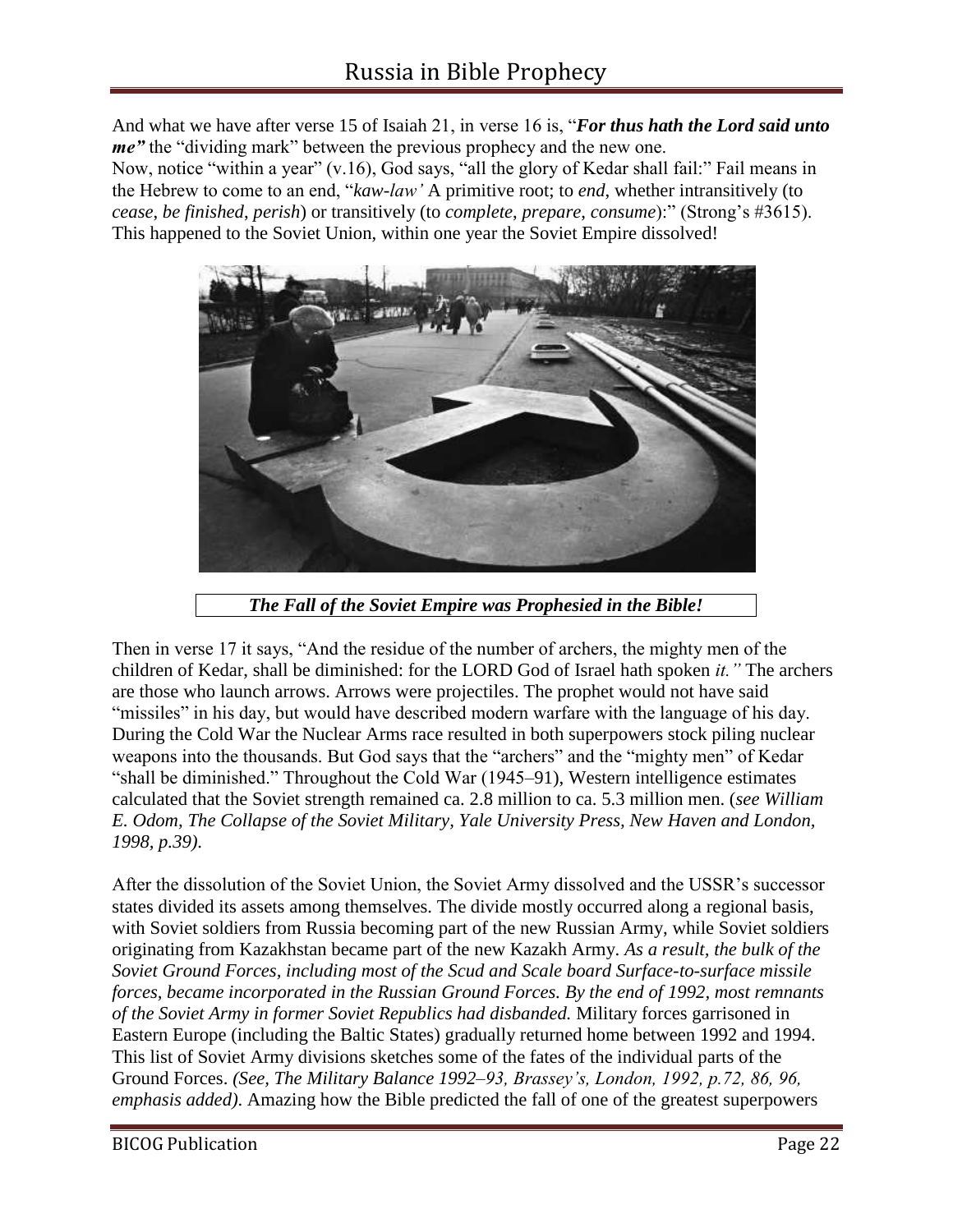the world has ever seen, yet it surprised everyone when it fell. But God knows the fate of nations, and has revealed it in his bible.

Now what of the Arabs? Christians, Muslims and Jews Believe they are of Ishmael. Let's examine the evidence.

#### **The Ishmael Myth**

Many Arabs today claim to be descendant of Ishmael Abraham's son, is this true? McClintock and Strong's a well known Encyclopedia of Religion comments: "There is a prevalent notion that the Arabs, both of the south and the north, are descended from Ishmael; and the passage Gen 16:12...is often cited as if it were a prediction of that national independence which, upon the whole, the Arabs have maintained more than any other people. But this supposition ...is founded on a misconception of the original Hebrew...these prophecies found their accomplishment in the fact that the sons of Ishmael being located ...EAST OF THE OTHER DESCENDANTS OF ABRAHAM whether by Sarah or by Keturah. But the idea of the southern Arabs being of the posterity of Ishmael is ENTIRELY WITHOUT FOUNDATION, and it seems to have originated in the *tradition invented by Arab vanity that they, as well as the Jews, are of the seed of Abraham-a vanity which besides disfiguring and falsifying the whole history of the patriarch and his son Ishmael, has transferred the scene of it from Palestine to Mecca.*..The vast tracts of the country known to us under the name Arabia gradually became **peopled by a variety of Tribes in different lineage**" (Cyclopedia of Biblical, Theological, and Ecclesiastical Literature, I:339, emphasis mine).

Robert Morey writes: "Most standard reference works on Islam REJECT the Arab claim to Abrahamic descent. ...[The] Encyclopedia of Islam traces the Arabs to non-Abrahamic origins.

Even the Dictionary of Islam questions the whole idea that the Arabs are descendants of Ishmael" (Islamic Invasion p.24, emphasis mine).

Warraq writes: "As for the Historian, the Arabs are NO MORE descendants of Abraham, then the French are of Francus, son of Hector" (Why...p.131, emphasis mine).

Morey writes: "*Nowhere in the Koran does it state that Ishmael is the progenitor of the Arab race*. Since it is not taught in the Koran, it cannot be a true Islamic belief...Arabian literature has its own version of prehistoric times, but it's entirely legendary" (Britannica, vol. 2:176)..." The belief that the Arabs descend from Ishmael came from primarily Muhammad, the prophet of the religion of Islam. He basically wanted his religion to be Abrahamic in origin like the Jews and the Christians, so made up his version of Arab history by claiming descent from Ishmael, thus making his pagan religion Abrahamic in origin. Clearly, "Muhammad was not informed about the family of Abraham." (Encyclopedia of Islam) I:184. See also pages 544-546.

So who do the Arabs really descend from?

"*The pure Arabs are those who claim to be descended from Joktan or Qahtan, whom the present Arabs regard as their principle founder*...The 'Arabu 'l-Musta'ribah, the mixed Arabs, claim to be descended from Ishmael... They boast as much as the Jews of being reckoned the children of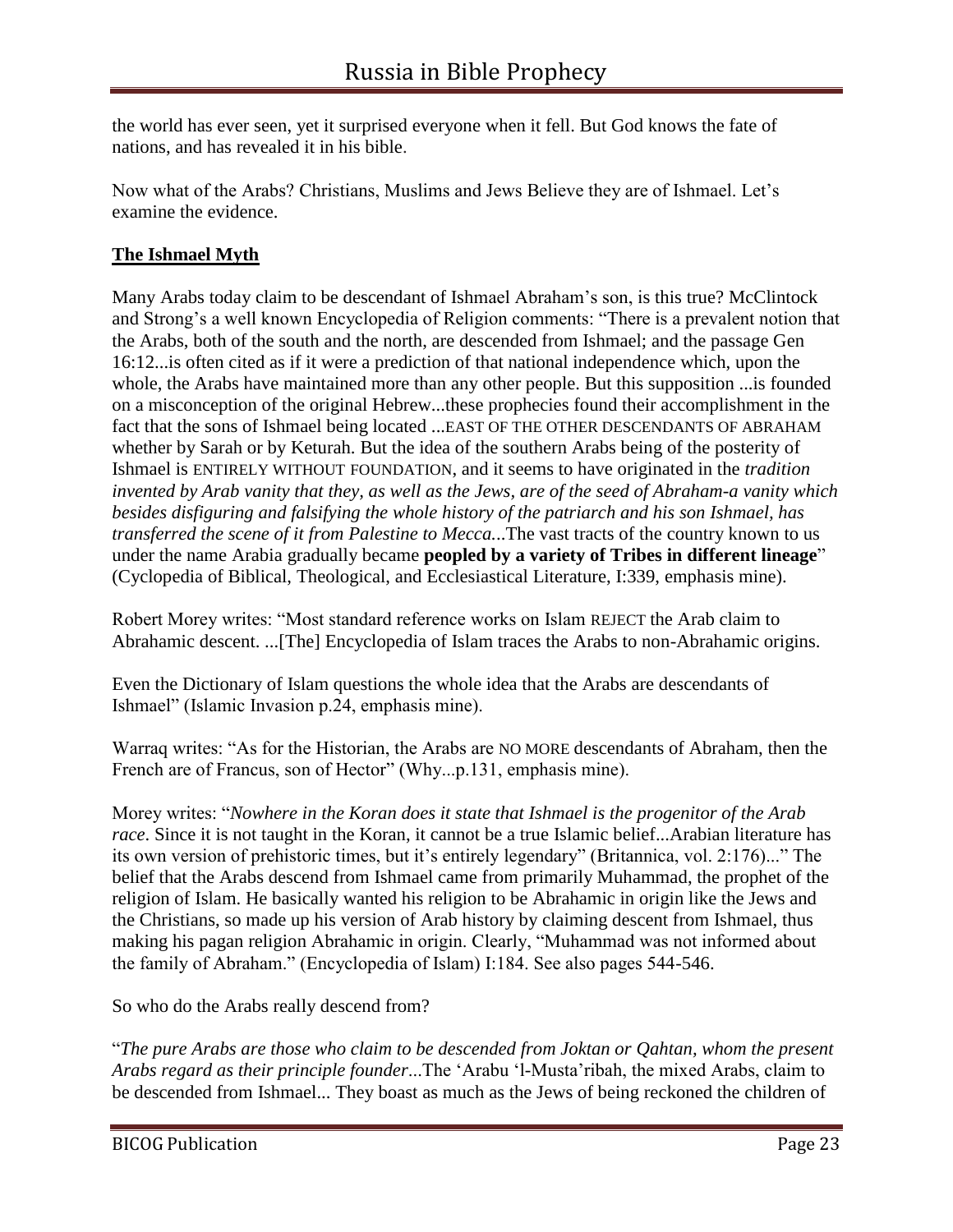Abraham. This circumstance will account for the preference with which they uniformly regard this branch of their pedigree, *and for the many romantic legends they have grafted upon it...The Arabs, in their version of Ishmael's history, have mixed a great deal of romance with the narrative of Scripture*." (A Dictionary of Islam, pgs. 18-19, emphasis added)**.** Pre-Islamic literature shows that the Arabs came from Joktan. Joktan can be found in the tables of nations in Genesis the  $10<sup>th</sup>$  chapter, and his dwellings are described as well. Ishmael however, the claim that the Arabs descend from there is purely based on myth and legend.

This source also states that the Southern Arabs come from Qahtan, not Ishmael (The Concise Encyclopedia of Islam, p. 48).

Unger's Bible Handbook says, Seba is connected with South Arabia and is mentioned in the Assyrian inscriptions in the 8th century B.C. Havilah was ancestor to a people in central and southern Arabia partly Cushite and partly Semitic Joktanite..." (pp.53, 56).

The New Bible Commentary Says: "In so far as they can be identified Joktan and his descendants seemed to have lived in southern Arabia" (p.68).

Pliny writes, "Catabanes...Beni Kahtan, the great tribe which mainly peoples, at the present day, central and southern Arabia" (Natural History bk. 5, v.4 footnote).

See also:

• The Encyclopedia of Religion, Vol. 7, pg. 296 where the connection between the Midianites and the Ishmaelites is noted.

• The Shorter Encyclopedia of Islam, pgs. 178-179.

• A Popular Dictionary of Islam, p. 127.

The Bible is clear that Ishmael with Midian dwelt in northern Arabia in the areas of Syria, Moab toward Assyria as we noted earlier in the booklet. Secular sources as well make that distinction, Ishmael is "...clearly DISTINGUISHED FROM THE DESCENDANTS OF JOKTAN WHO PEOPLED THE ARABIAN PENINSULA" (The Interpreters Dictionary of the Bible, under "Ishmaelites," p.749, emphasis mine). The Ishmaelites, "...settled from Havilah to Shur, which is opposite of Egypt, in the direction of ASSYRIA..." (Gen 25:18 NRSV).

Again the same source in another article writes when the Assyrians and the Babylonians conquered the Middle East they found the people of Ishmael North of Arabia **dwelling near Assyria,** see under articles "Ishmael and Kedar."

Other sons of Abraham as well migrated into the north along with Midian and Ishmael since they all dwelt to the east of Isaac, and formed the Mitanni Empire. Josephus mentioned that one of Abraham's great-grandsons joined with the Assyrians. ("Antiquities", book I, ch. xv  $\S$  1.) His name was Asshur, the son of Dedan, the son of Jokshan. Jokshan was the son of Abraham. Genesis 25:3 says, "And Jokshan begat Sheba, and Dedan. And the sons of Dedan were Asshurim, and Letushim, and Leummim." From Sheba have come the Swabian Germans. From Letushim are descended the Lettish people along the Baltic. These are all together in Jeremiah's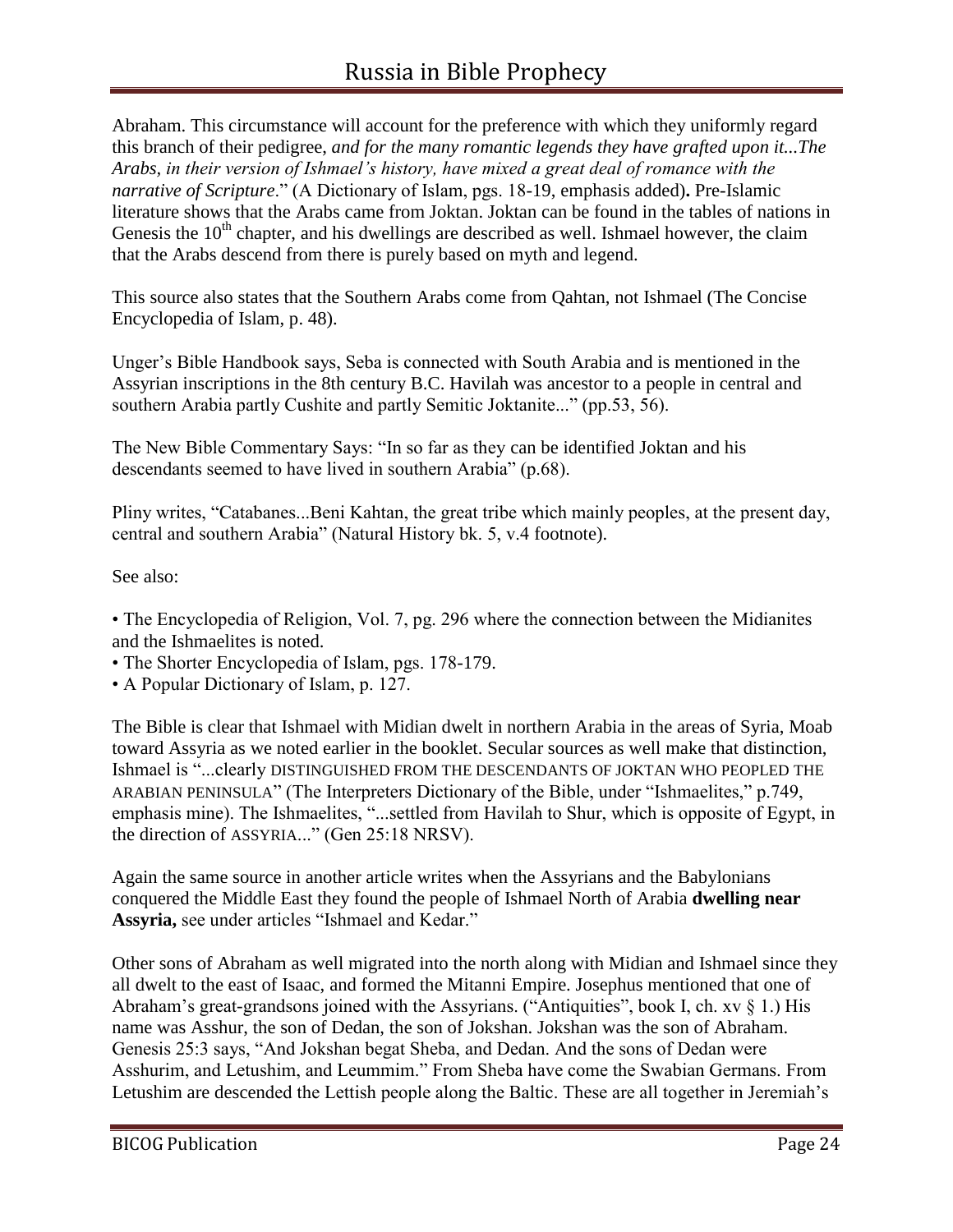prophecy seperate from Arabia, "Dedan, and Tema, and Buz, and all *that are* in the utmost corners," (Jer 25:23). Dedan - Was son of Abraham, by Keturah, Gen\_25:3. Tema - Was one of the sons of Ishmael, in the north of Arabia, Gen\_36:15. Buz - Brother of Uz, descendants of Nahor, brother of Abraham setteled in the north as well, Gen\_22:21; 24:10. Arabia is mentioned v.24 with the mixed people of the desert.

In the Bible we find Ishmael in the confederacy with Assyria, (see Psalm 83:1-8). Assyria dwells "north" not south. "And he will stretch out his hand *against the north, and destroy Assyria;* and will make Nineveh a desolation, *and* dry like a wilderness" (Zephaniah 2:13). In ancient times *Assyria dwelt in the north, and the end time Assyria dwells in the north*. Ishmael then and now dwells in the north, never in the south where the Arabs dwell.

In Ezekiel 27:21 mentions Arabia, and the princes of Kedar. This is an historical not a prophetical setting. As shown in previous pages Ishmael did dwell in northern Arabia. Gill writes, "Arabia was a large country, divided into three parts, Arabia Deserts, or the desert; Arabia Petraea, or the rocky; and Arabia Felix, or the happy. Kedar was in Arabia Petrea;" When the Bible mentions Arabia it does get specific, as we have seen in other scriptures. Arabia with mixed peoples. Arabia with the Dedanites, and Arabia with Kedar. Sheba and Dedan are mentioned in verses 15, 20, 22. These are the Arabians of today. These are the tribes of Joktan and Cush that eventually took all of Arabia, while Ishmael and Midian Migrated out of the land.

One more note. How can the Arabs be descendants of Ishmael, for when Ishmael was born the ARABS ALREADY EXISTED! This alone shows that the Arabs cannot be Ishmael.

Genesis the tenth chapter shows the true Arabian origins as confirmed by secular histories, "And *Joktan* begat Almodad, and Sheleph, and Hazarmaveth, and Jerah,

"And Hadoram, and Uzal, and Diklah,

"And Obal, and Abimael, and Sheba,

"And Ophir, and Havilah, and Jobab: all these were the sons of Joktan.

"*And their dwelling was from Mesha,* as thou goest unto Sephar a mount of the east" (Gen 10:26-30). What is "Mesha"? R. Zacuth (s) "says, Mesha in the Arabic tongue *is called Mecca*; and it is a point agreed upon by the *Arabs that Mesha was one of the most ancient names of Mecca*; they believe that all the mountainous part of the region producing frankincense went in the earliest times by the name of Sephar; from whence Golius concludes this tract to be the Mount Zephar of Moses, a strong presumption of the truth of which is that *Dhafar, the same with the modern Arabs as the ancient Saphar, is the name of a town in Shihr, the only province in Arabia bearing frankincense on the coast of the Indian ocean (In Juchasin, fol. 135. 2. (t) Universal History, vol. 18. p. 353., emphasis added).*

And "'from Mecca till you come to the city of the eastern mountain, or (as in a manuscript) to the eastern city," meaning perhaps *Medina, situate to the east;* so that the sense is, according to this paraphrase, that the sons of *Joktan had their dwelling from Mecca to Medina* (In Pocock. Specimen Hist. Arab. p. 34. emphasis added). The Bible clearly identifies the people of Joktan dwelling in Mecca and Medina in the east; these are the Arabs today and NOT THE PEOPLE OF ISHMAEL.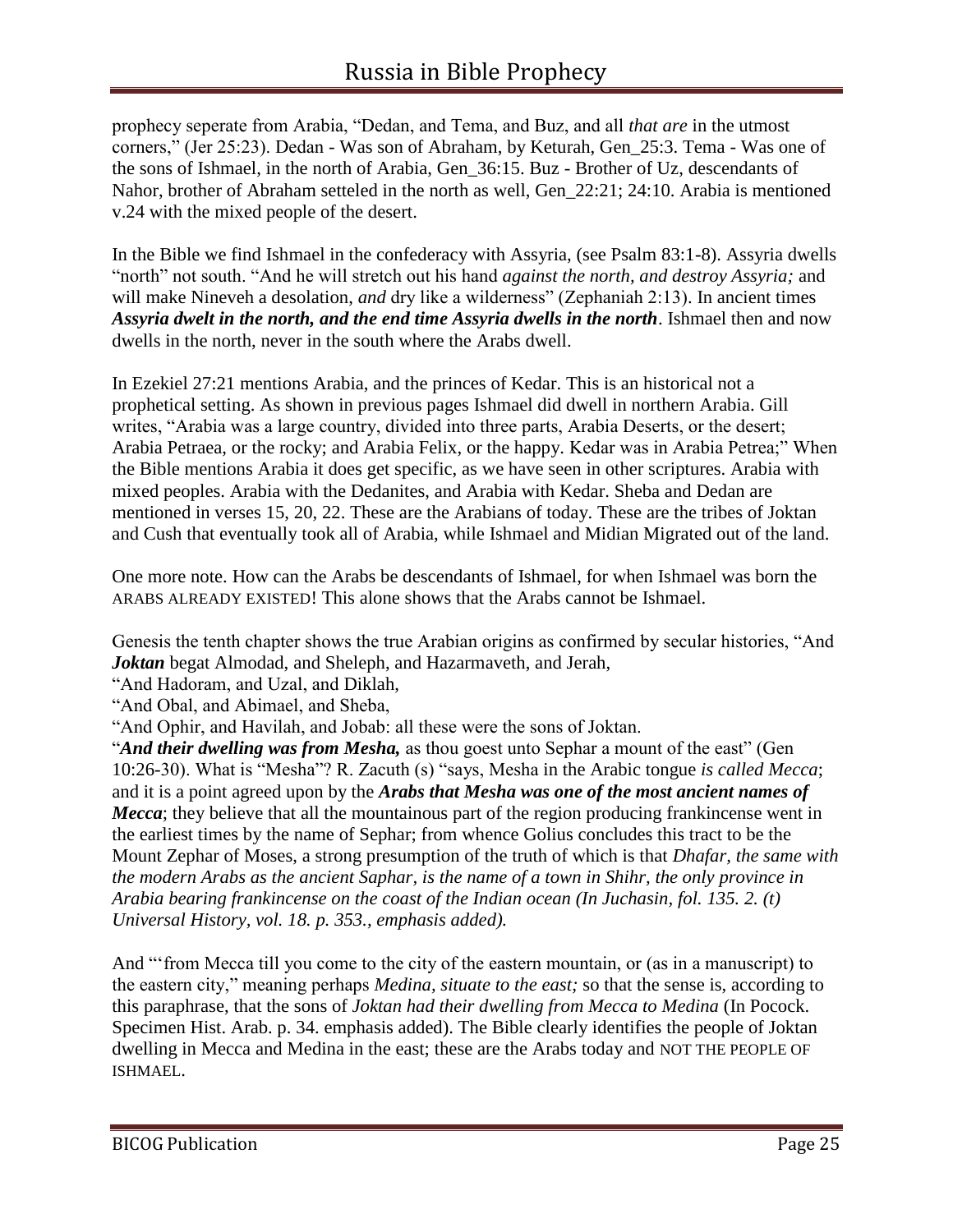#### **Moscow: A Case of Mistaken Identity**

Many believe that Meshech (Ezekiel 38:2) is the founder of Moscow, and the Moscovites. This is true, *but it is not founded by the Meshech of Japheth,* but from the Meshech of Aram. Clearly the Russians are Semitic (White), not Japhetic (Oriental).

I Chronicles 1:17, says, "The sons of *Shem*; Elam, and Asshur, and Arphaxad, and Lud, and Aram, and Uz, and Hul, and Gether, and **Meshech**."

We find them dwelling with one of the tribes of Ishmael, "Woe is me, that I sojourn in *Mesech*, *that* I dwell in the tents of Kedar!" (Psalm 120:5). We know they dwell together because it says "with one who hates peace" (verse 6) or "among *those* who hate peace" (NIV), the plural meaning supported by the "they" in verse 7. "I *am for* peace: but when I speak, *they are* for war." So he dwells among them both and both want war.

Also, we know this is Meshech of Shem and not of Japheth because Meshech of Japheth is always mentioned with Tubal, see Ezekiel 38 as one example. Other examples, they have traded with Tyre together, see Ezekiel 27:13. Together they are in the pit with their slain, Ezekiel 32:26. They are together in the table of nations, Gen 10:2; 1 Chronicles 1:5. Isaiah 66:19, these two tribes are not mentioned together, though many other nations are implied in Isaiah, "the isles a far off," so Meshech can be bunched in with them, although not mentioned, its automatically implied since Meshech and Tubal are always together.

But here in Psalms, Tubal is not mentioned and other nations are NOT implied. Instead Kedar is dwelling together with Meshech, two Semitic tribes. Kedar is a tribe of Ishmael, see Genesis 25:13. These "hateth peace." (v.6). Moscow never wanted peace with the west, but had the world on edge for many decades we called the "Cold War." This is the Meshech that founded Moscow!

Milner in his book Japheth traces Meshech from southern Russia to Moscow, but unfortunately he thinks its Meshech of Japheth, not of Aram who is Semitic not Japhetic. But his work is valuable in tracing Meshech's steps into Moscow, as he writes, "Here for a moment I will pause. The *Musk-a.i* of the Assyrian Inscriptions is admitted by the translators to represent the Biblical Meshech (Table I., 4). The only question is, where precisely were they settled? The usual answer is, in the highlands of Armenia" (p.59, emphasis his). Dwelling in South Russia, these are the ones who fled from the Babylonian invasions.

He also traces the name, "The name of Moscow is the name of Meshech. That the reader may understand how exact the correspondence is...of some of the variant forms under which the name transliterated 'Meshech' might appear—the word in the Hebrew text being a word of three letters, which may be written MShCh, MSC, or MSK...consider the following list of names:—

*"Mosc-ovf,* the spelling familiar in English works (Table I., 4). *Afosk-a.n,* the form in Stieler's Hand- Atlas (German), for both city and province. *Mosk-va.,* or *Mosk-wa.,* the river on which Moscow stands. Novo *Mosk-oitss.,* on a tributary of the Dnieper, in South Russia (Table I., 4). *Musc-ovy,* and *Musc-ovite,* the English designation of the district, the character, the policy, and the empire (Table I., 4). *Musk-o,* an island of the Baltic near to Stockholm (Table I., 4). *Mosch-*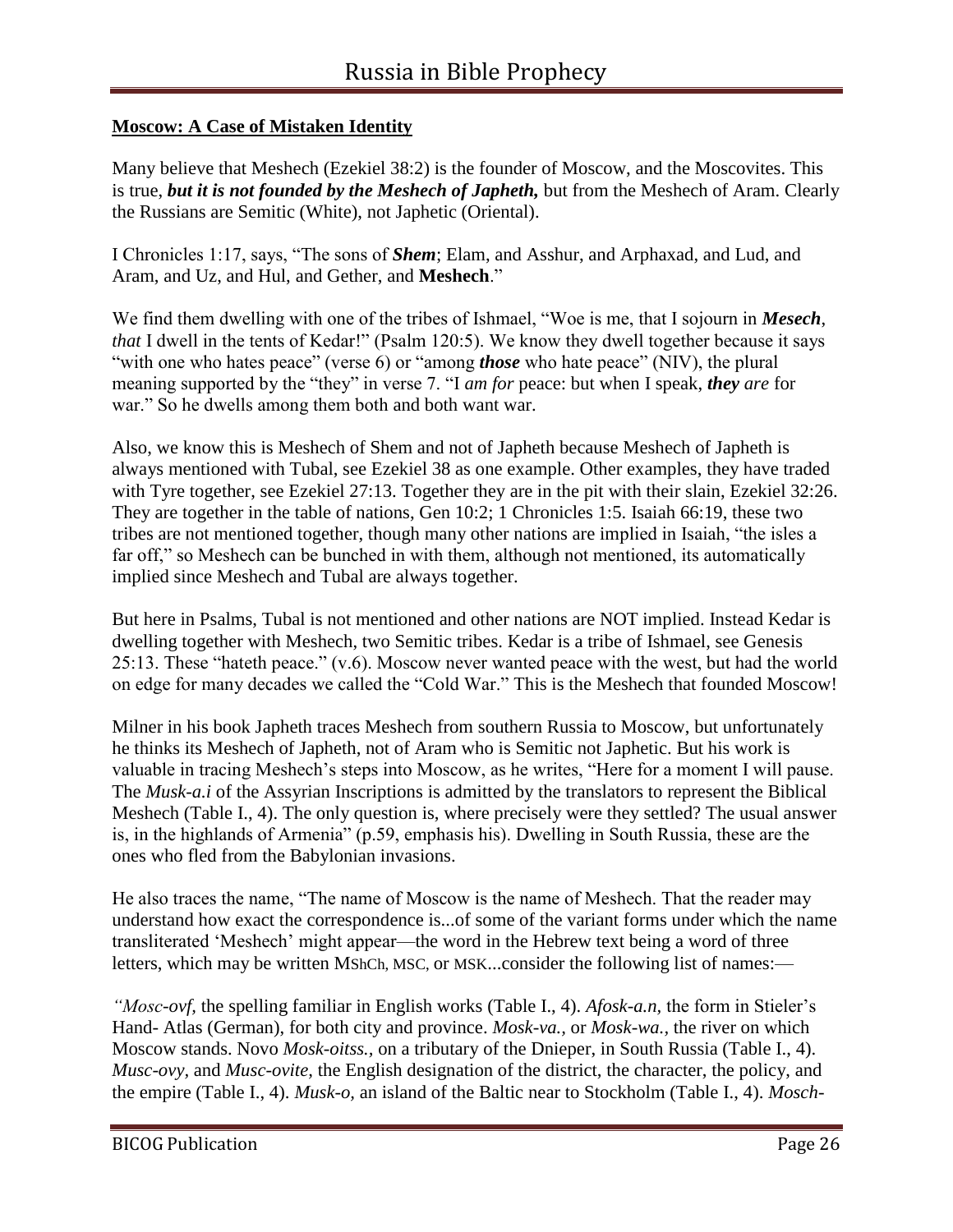*a.isk,* on the Moskva, near Borodino. *Mosch-ok,* half-way between Moscow and Nijni Novgorod. *Mosch-adti,* on a tributary of the Volga, near the city of Kazan (Table I., 3). *Misch*etski, between Moscow and Tula. *Mischiritschi,* on the Muscovite border of the Ukraine (Table I., 3). *Maschkowo,* near Tula, south of Moscow (Table I., 3). *Mesch-a.,* one of the head-streams of the Dwina, west of Moscow. J/ac/fctschowsk, near Tula, and south-west of Moscow.

"...Most of these forms are taken from Stieler's German Hand Atlas, and in some the guttural is not so hard as in others. But all are good transliterations of the Hebrew; and the whole district within five hundred miles of Moscow seems to be saturated with the name of Meshech. May it not even lie concealed under the designation of the Russian peasant, which in a recent standard work, Wallace's *Russia,* is written under the form of *Muzhik?" (ibid, pp.84-85).*

#### **What's next for Russia?**

So what is Russia's future role in Prophecy? Although the Bible shows that Gog (China) will be the leader in this huge alliance against the USA and the West in Ezekiel 38. Russia is *not* mentioned in Ezekiel 38, but it is mentioned by another prophet and in this prophecy Russia appears in this alliance with Gog.

Jeremiah 49 as noted earlier was the attack of Babylon against Kedar, son of Ishmael from verses 28-30. This prophecy may be divided into *two sub-sections*, which closely correspond in length, sense and structure. Each consists of three verses, and the three consecutive thoughts in each are (i) a summons of the enemy to the attack, (ii) a promise of booty, (iii) an intimation that safety would be sought only in flight*. (pp.314-15 The Book of the Prophet Jeremiah with Lamentations, by Annesely William Streane).*

However, the last verse, verse 33 is the "concluding element" that "round[ed] off the prophecy*" (Australian Journal of Biblical Archaeology, article Jer 49:28-33, by W.J. Dumbrell, pp.107- 108).* It is a summary of God's command to Nebuchadnezzar to attack Kedar in verses 28-30.

But what of verses 31& 32 in the second subdivision?

The Geneva Bible Commentary the greatest commentary of the Reformation says, in verse 31, "Arise, get you up" means *not* Nebuchadnezzar but "they of Hazor." (Geneva Translation Notes).

Here, God, in future tense says that they of Ishmael would "Arise, get you up unto the wealthy nation, that dwelleth without care, saith the LORD, which have neither gates nor bars, *which*  dwell alone." (v.31). This perfectly describes Israel in the end time being attacked by Gog, see Ezekiel 38:11; Numbers 23:9; Deut 33:28.

The condition of this nation as "wealthy" and dwells "alone" cannot mean Kedar and Hazor as some suggest. The Pulpit Commentary says, "The tribes of Hazer are not, indeed, **a wealthy nation,** *for they have but little wealth to tempt either the conqueror or the merchant;"* (emphasis theirs and mine).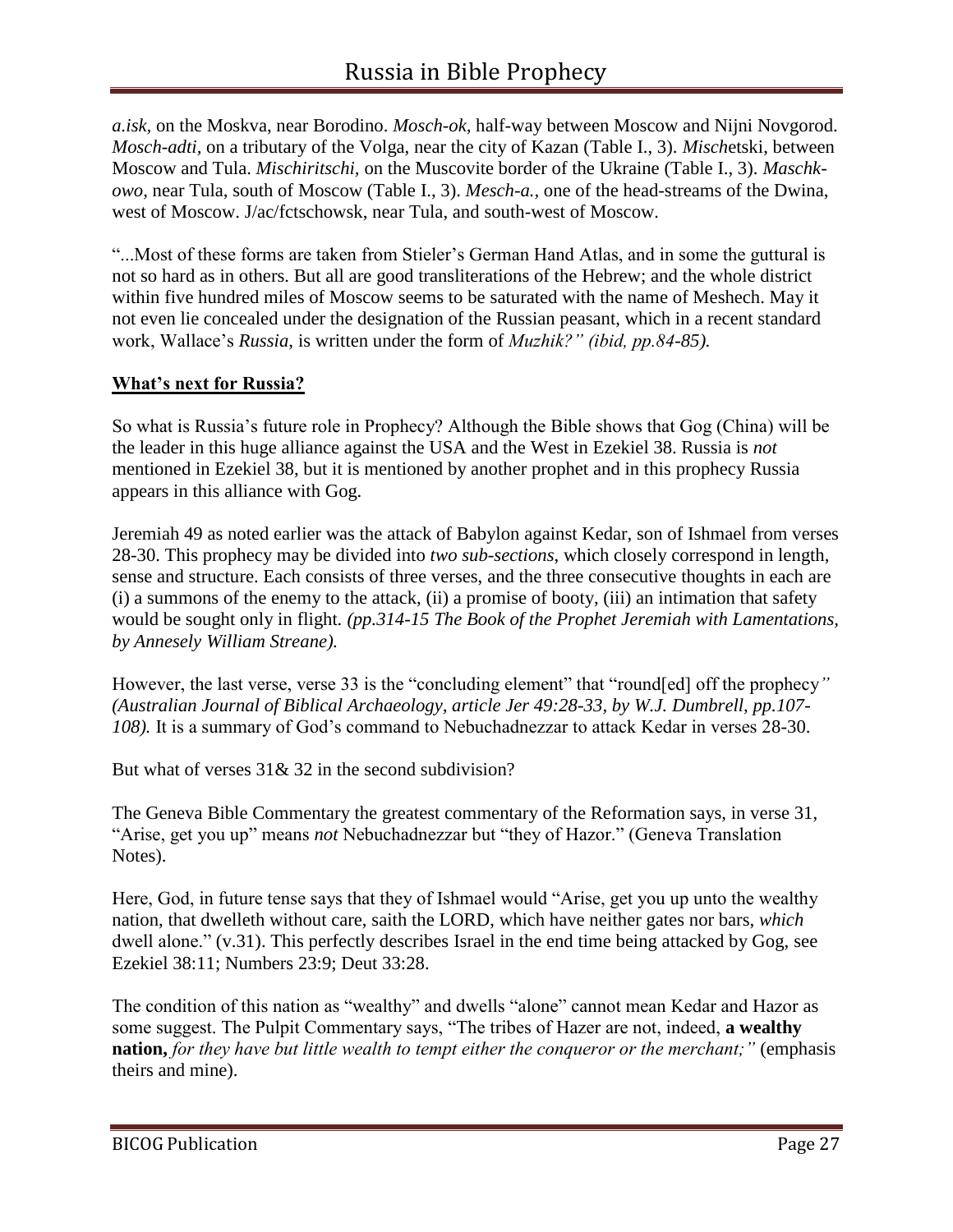In secular history, we see The Ishmaelite tribes as a people under the yoke of Assyria and became one of their provinces. So correctly the Geneva Bible Commentary says "they of Hazor" will go up unto a wealthy nation who "has neither gates nor bars." This language is exactly the same as in Ezekiel 38:11 that describes Gog and the alliance invading the "mountains [nations] of Israel." Russia will be a part of that alliance. Russia already is part of the SCO, *The Shanghai Cooperation Organization* led by China! Although not mentioned in the prophecy in Ezekiel 38, it does say, "*and* many people with thee." (Ezekiel 38:6), after many nations are listed, this can include the people of Ishmael. But the Bible is written "here a little there a little" Isaiah 28:10, like a jig saw puzzle and the pieces have to be put together.

Now we can understand why China will be attacking from the "North parts." (Ezekiel 38:15). Russia's land is north of China and they are in an alliance with them; verse 15 includes them as "many people with thee."China will have access to Alaska, and will go via the Russian side of Alaska to the North American side of Alaska and begin their march and invade Israel in North America*. (Read our Booklet China in Prophecy for details).*

Jeremiah 49:32 continues, "And their camels shall be a booty, and the multitude of their cattle a spoil: and I will scatter into all winds them *that are* in the utmost corners; and I will bring their calamity from all sides thereof, saith the LORD." Again, Ezekiel 38 has literally the same prophecy about Gog, "To take a spoil, and to take a prey; to turn thine hand upon the desolate places *that are now* inhabited, and upon the people *that are* gathered out of the nations, which have gotten cattle and goods, that dwell in the midst of the land"  $(v.12)$ .

The "camels" are interesting. *"Camels"* were always used as vehicles of trade, as they hauled away goods, they were known as ships of the desert. Today it's ships, oil tankers, 18 wheelers etc...That carry all goods, and these goods will be taken as spoil and booty by the Gog Alliance including Russia. This is the Great Tribulation, Jacob's Trouble, and the USA, Canada, New Zealand, Australia will be "scattered" and calamity will hit them on all sides. They will go into slavery and captivity. You will find the same prophecy in Ezekiel 39:23-29. The language is exactly the same!

These nations of Russia and China will take as spoils all the riches of the nations of the USA, Canada, Australia and New Zealand. They will be like locusts to devour all the riches of these nations and carry them off, including the populations that are left in those lands.

#### **Ishmael Repents**

God will give Ishmael a chance to repent, and they do. In Isaiah 60 we read: "Arise, shine; for thy light is come, and the glory of the LORD is risen upon thee.

For, behold, the darkness shall cover the earth, and gross darkness the people: but the LORD shall arise upon thee, and his glory shall be seen upon thee.

"And the Gentiles shall come to thy light, and kings to the brightness of thy rising.

"Lift up thine eyes round about, and see: all they gather themselves together, they come to thee: thy sons shall come from far, and thy daughters shall be nursed at thy side.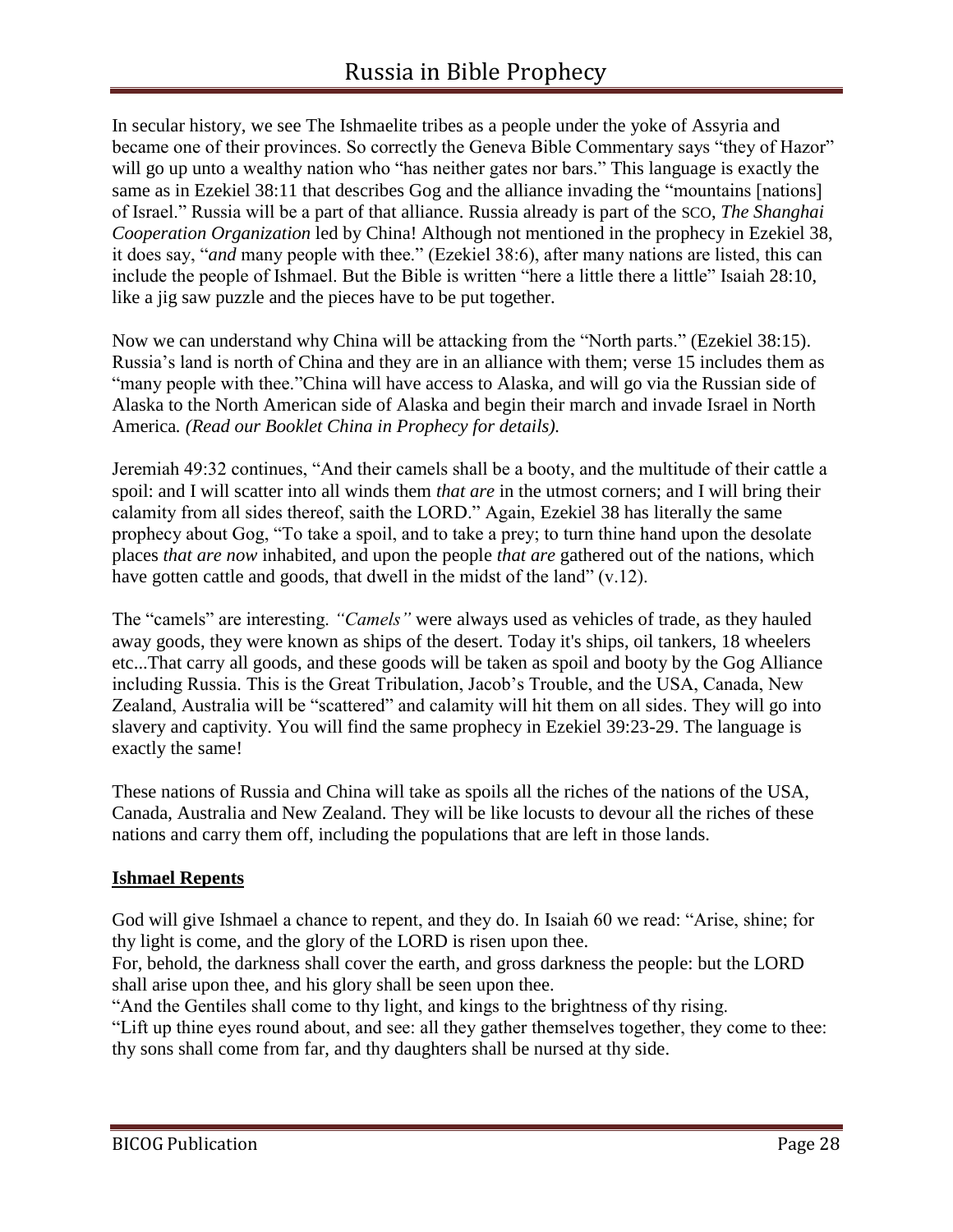"Then thou shalt see, and flow together, and thine heart shall fear, and be enlarged; because the abundance of the sea shall be converted unto thee, the forces of the Gentiles shall come unto thee.

"The multitude of camels shall cover thee, the dromedaries *of Midian and Ephah; all they from Sheba* shall come: they shall bring gold and incense; and they shall show forth the praises of the LORD.

"*All the flocks of Kedar shall be gathered together unto thee, the rams of Nebaioth shall minister unto thee: they shall come up with acceptance on mine altar, and I will glorify the house of my glory.*

*And the sons of strangers shall build up thy walls, and their kings shall minister unto thee: for in my wrath I smote thee, but in my favour have I had mercy on thee.*

"Therefore thy gates shall be open continually; they shall not be shut day nor night; that men may bring unto thee the forces of the Gentiles, and that their kings may be brought.

"For the nation and kingdom that will not serve thee shall perish; yea, those nations shall be utterly wasted.

"*The sons also of them that afflicted thee shall come bending unto thee; and all they that despised thee shall bow themselves down at the soles of thy feet; and they shall call thee, The city of the LORD, The Zion of the Holy One of Israel*" (vv.1-7, 10-12,14).

These places mentioned are all places of the Midianties and the Ishmaelites. Russia, and the Ukraine, will come before the Lord bending their knees in service to him. Offering gifts and sacrifices to God in their repentance. The people that warred against Israel will repent for what they have done, and will minister to his people, and turn to Almighty God, but first there are some terrible times ahead.

#### **Argument**

Psalm 83?- In the days of the Worldwide Church of God, and some of the British-Israel assemblies, and even mainstream Christian churches taught and teach that Psalm 83 was a prophecy of the coming end time Beast, and these nations would be part of that beast. One of these nations included "Ishmael." This led us to believe that Russia would be part of that Beast power. But upon further investigation of this scripture, Psalm 83 is NOT A PROPHECY! There is no language in that chapter which indicates that it is a prophecy. The Psalm which David wrote was about the war that he fought in I Chronicles 19 against the Assyrians, Mesopotamians and their allies when they came to "help the children of Lot" (the Ammonites of I Chronicles 19). There is just no prophetic language here at all!

What kind of Psalm? The MacArthur Bible Commentary, p.651 says that "This Psalm [is] a national lament which includes prayer and imprecations, Second Chronicles 20:1-30 may record the specific historical event prompting this Psalm..."

It should be further noted that a national lament Psalm is usually composed of the following structure:

1) An introductory cry to God. 2) A lament.